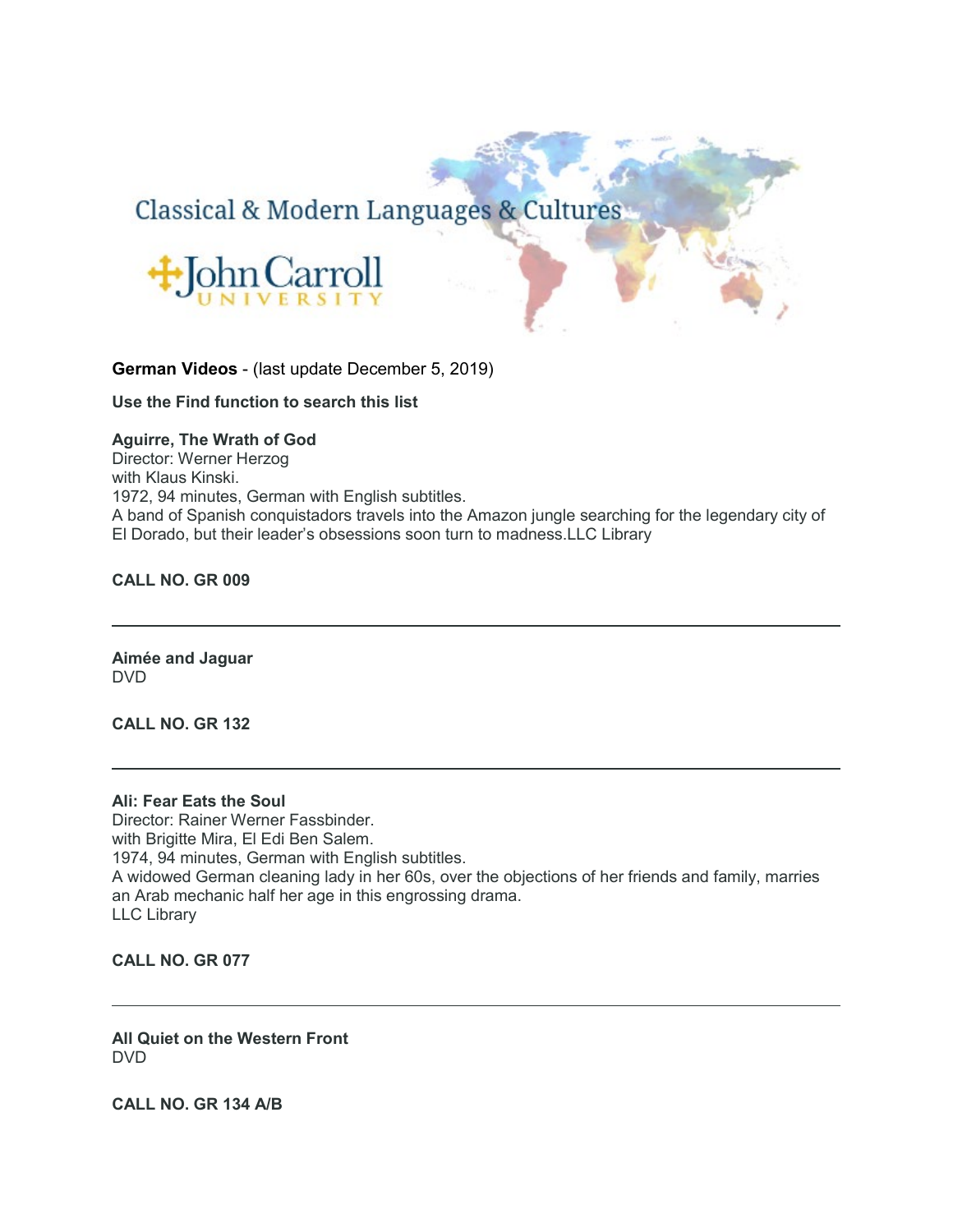**Alles Gute (chapters 1 – 4) CALL NO. GR 034-1**

**Alles Gute (chapters 13 – 16) CALL NO. GR 034-4**

**Alles Gute (chapters 17 – 20) CALL NO. GR 034-5**

**Alles Gute (chapters 21 – 24) CALL NO. GR 034-6**

**Alles Gute (chapters 25 – 26) CALL NO. GR 034-7**

**Alles Gute (chapters 9 – 12) CALL NO. GR 034-3**

**Alpen – see Berlin** see Berlin Deutsche Welle – Schauplatz Deutschland, 10-08-91. [ Opening missing ], German with English subtitles. LLC Library

**Alpine Austria – The Power of Tradition** LLC Library

**CALL NO. GR 044**

**Amerikaner, Ein – see Was heißt heir Deutsch?** LLC Library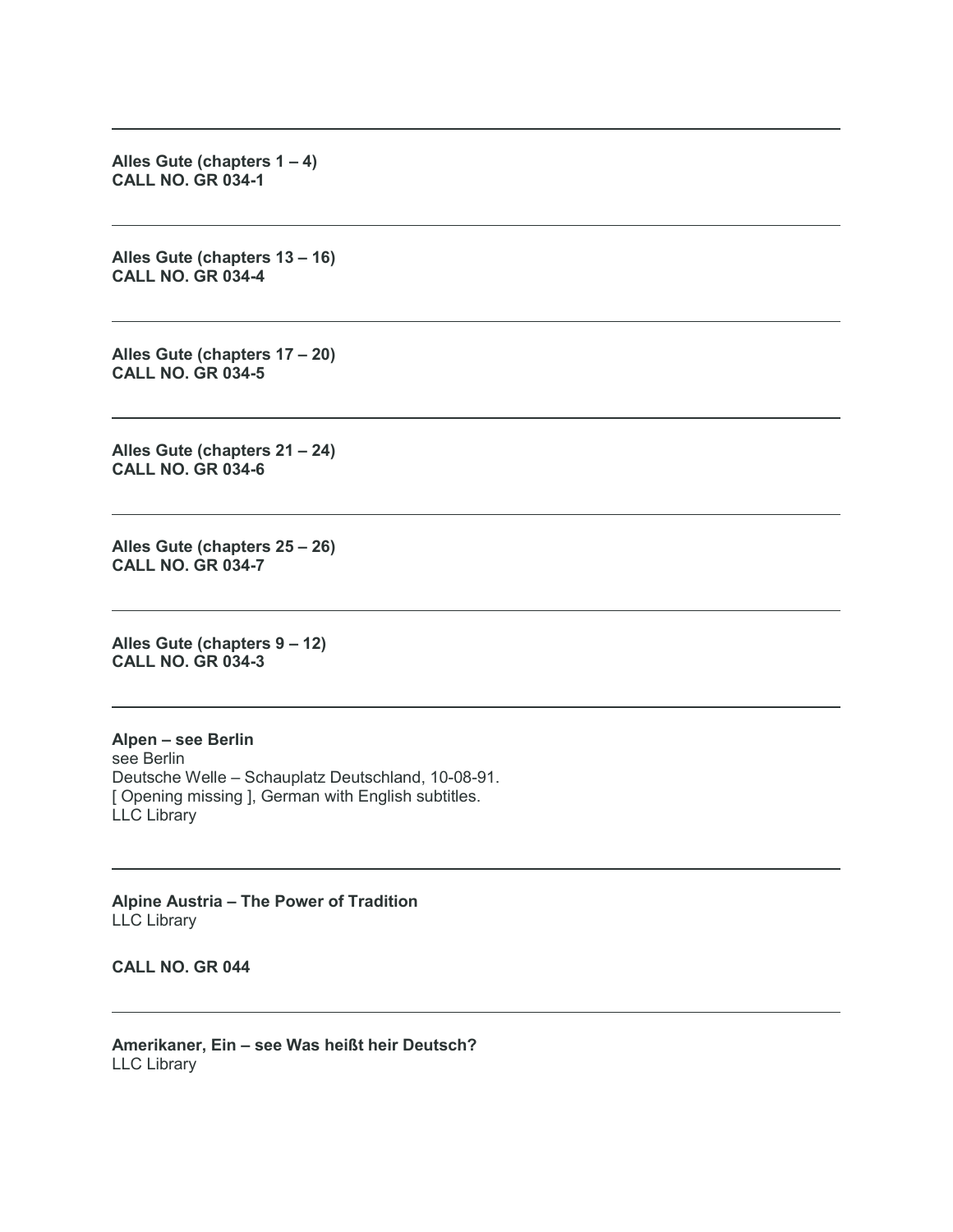### **Annette von Droste-Hülshoff CALL NO. GR 120**

**Art of the Middle Ages** 1992 Studio Quart, about 30 minutes. Masterpieces of the Hermitage – Museum of St. Petersburg. LLC Library

**CALL NO. MLGP 012**

**Aufbruch zu neuen Ufern – See Was heißt heir Deutsch?** LLC Library

**Augsburg** See Germany Live

**Authentic German Materials vol. 1: A German TV Journal CALL NO. GR 104**

#### **Azubi: Apprentices in Berlin**

with Video Guidelines.

AZUBI [the German acronym for apprentice, or Auszubildende] provides a unique personal look at the varies and active lives of three young apprentices: Michael, an electrician; Ersin, and auto mechanic; and Antje, a hotel management apprentice. The view learns how these young people choose their careers and follows them at work and at play.

The program is offered here first in German [26 minutes] and then in English [26 minutes]. The video is of interest to anyone studying the language or current problems in Germany or to anyone in the social sciences or vocational guidance programs who wants to know more about job education in Germany.

PICS, The University of Iowa, 1990. LLC Library

**CALL NO. GR 038**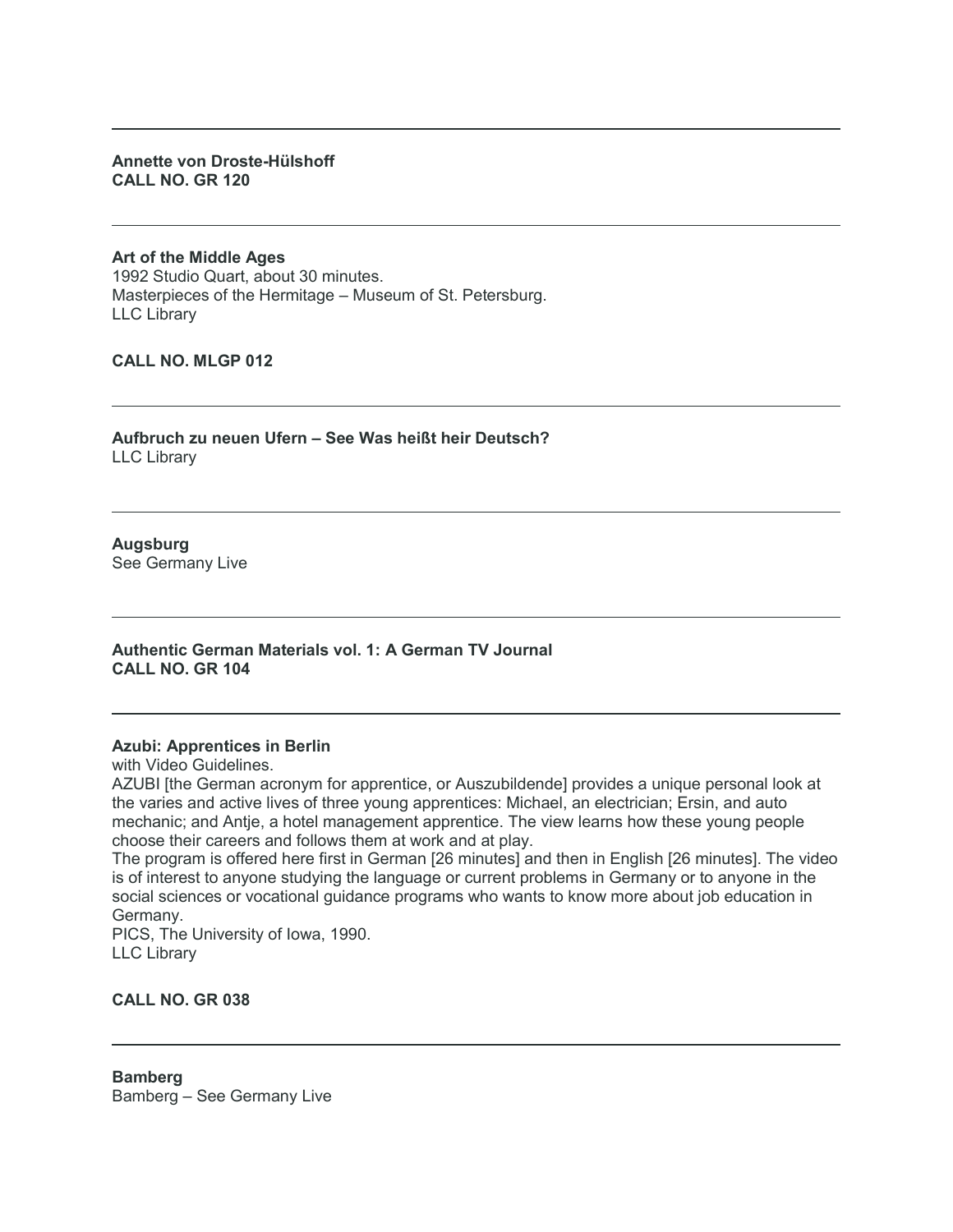# **Baron Münchhausen**

Director: Josef von Baky

With Hans Albers, Brigitte Horney, Wilhelm Bendow, Leo Slezak, Ferdinand Marian, Gustav Waldau, Ilse Werner.

1943, 110 minutes, restored, German with English subtitles.

Stories about von Münchhausen including the story of finding the secret of eternal youth, riding on a cannonball shot into a Turkish encampment, and flying to the moon. LLC Library

# **CALL NO. GR 084**

# **Berg ruft, Der**

WithLuis Trenker, Heidemarie Hatheyer. 1937, 95 minutes, Black and White. Drama about the first conquest of the Matterhorn. Friendship of two men is severely tested, but in the end their friendship will conquer all. LLC Library

# **CALL NO. GR 082**

#### **Berlin – Symphony of a Great City**

Director: Walter Ruttman. 1927, 70 minutes, silent. Moving expression of the life of a city from morning to night. LLC Library

# **CALL NO. GR 036-C**

#### **Berlin Express**

Director: Jacques Tourneur with Robert Ryan, Merle Oberon, Paul Lukas. 1984, 86 minutes. Postwar German statesman is kidnapped by members of Nazi underground, setting the stage for a deadly game of 'cat and mouse' in this taut thriller. LLC Library

**CALL NO. GR 036-B**

**Berlin: Berlin Connection, The**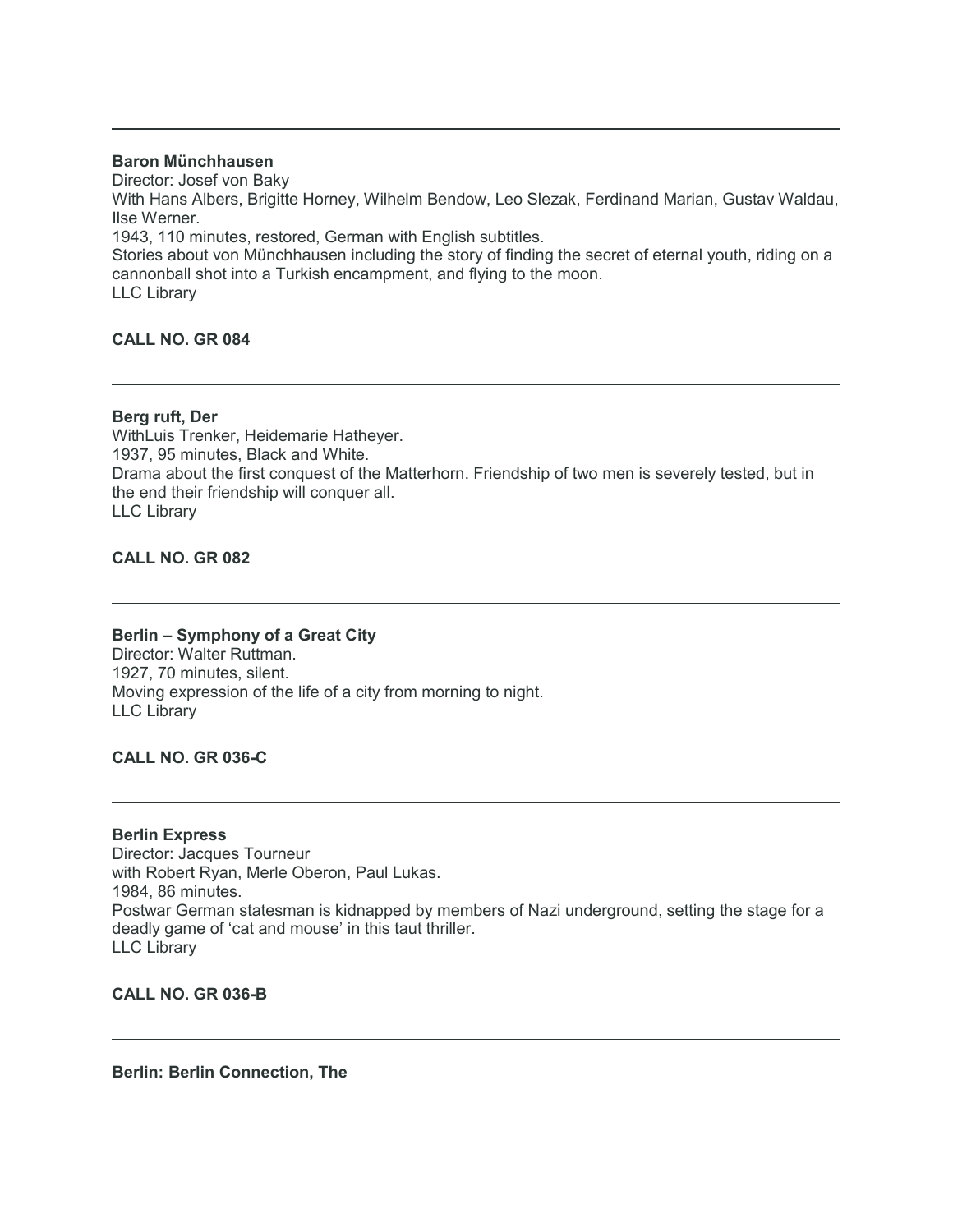Six young Americans discover the history on an exciting NEW Berlin. 1991, 15 minutes. LLC Library

#### **CALL NO. GR 036-A**

#### **Bildschirm 4: Wirtschaft** With book. Inter Nationes, Bonn. LLC Library

**CALL NO. GR 071-A**

# **Bildschirm 6: Ökologie** with book [2 copies] Inter Nationes, Bonn. LLC Library

### **CALL NO. GR 071-B**

#### **Bitter Tears of Petra von Kant, The**

Director: Rainer Werner Fassbinder with Margit Carstensen, Irm Hermann, Hanna Schygulla, Eva Mattes. 1972, 124 minutes, English subtitles. The story deals with the shifting power relationships among 3 women: a successful fashion designer, her contented assistant, and a sultry model. Accompanied by the music of Verdi and The Platters, dressed in an incredible mélange of glitter and C.B. DeMille, these women act out a super-charged melodrama of passion. LLC Library

**CALL NO. GR 083**

**Blechtrommel, Die** Director: Volker Schlondorff with David Bennet. 1979, 142 minutes, German with English subtitles. Oskar Matzerath, a self-made dwarf, sees Germany from the turn of the century through the Nazi era. He refuses to grow up in order to ignore the horrors around him, venting his anger by beating his drum. JCU Library

**CALL NO. PN1997.B54**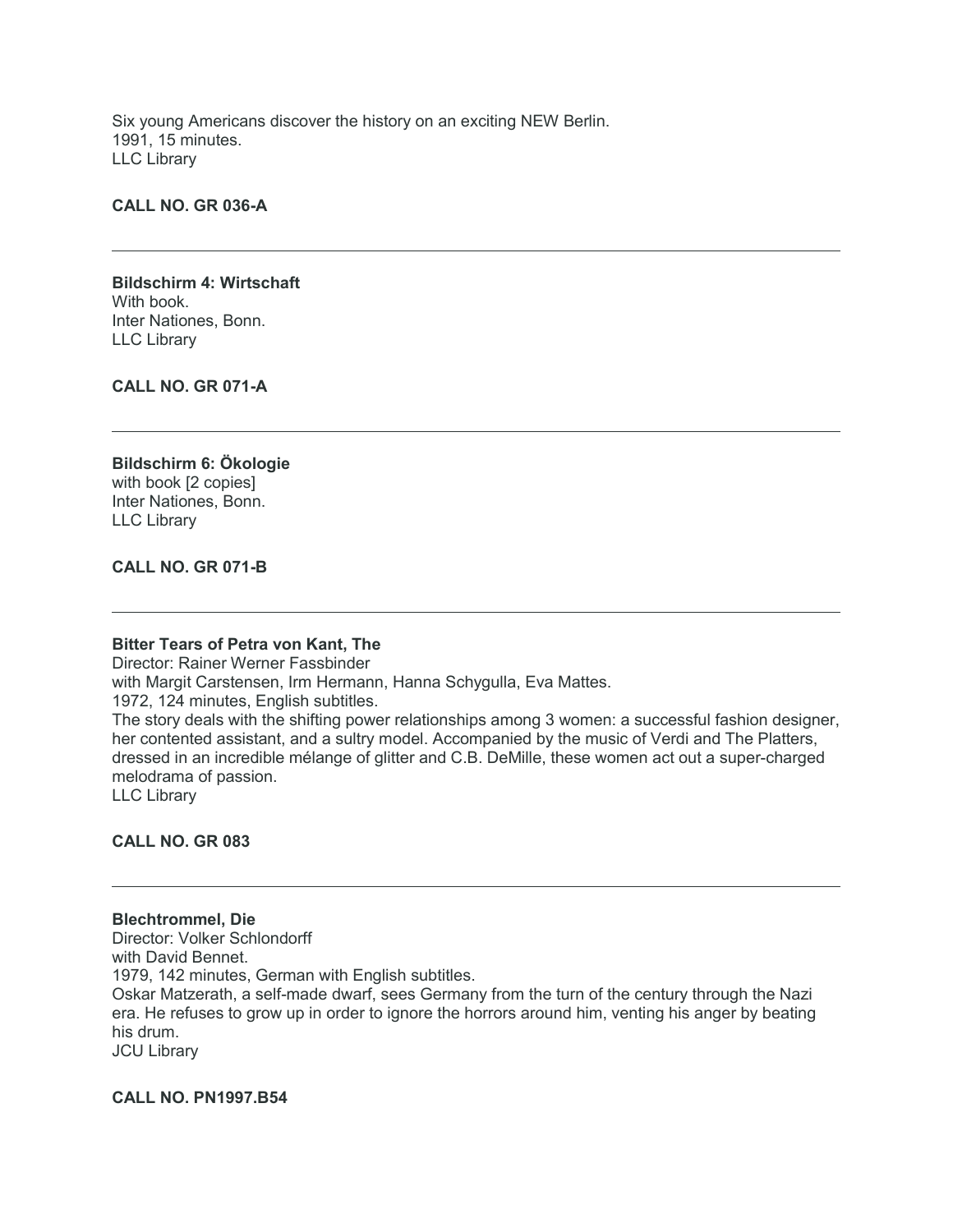# **Blue Angel, The**

Director: Josef von Sternberg with Marlene Dietrich, Emil Jannings. 1930, 92 minutes, German with English subtitles. Study of sexual humiliation and ruin of a dignified university professor by a nightclub singer. LLC Library

# **CALL NO. GR 013**

**Blue Light, The** Director: Leni Riefenstahl. Buch: Leni Riefenstahl with Leni Riefenstahl and Bela Balasz. 1932, 60 minutes, B&W with English subtitles. The mystical fantasy of an ethereal mountain girl and her rejection by the people of the village below was the first film directed by the controversial Leni Riefenstahl. And enthralling adoptation of the romantic German legend. LLC Library

**CALL NO. GR 095**

#### **Boat is Full, The**

Director: Marcus Imhoof

with Tina Engel, Curt Bois, Renate Steiger, Mathias Gnadinger, Ged David, Michael Gempart, Hans Diehl, Martin Walz, Simone and Laurent.

1980, 104 minutes, English subtitles.

A conflict of country versus conscience is at the heart of this haunting film. It is the summer of 1942 and the Swiss government, alarmed at the vast numbers of people fleeing Nazi Germany, has set up immigration policies so stringent that they have declared the country <>.

A Swiss woman wants to protect Jewish people who have come onto her property. Her husband does not want to protect them. When authorities are alerted, the family and the people in the town have a decision to make: to save the refugees or hand them over. The terrible twists and turns of this life-or-death decision create a chilling suspense that is unrelenting until the last frame. LLC Library

# **CALL NO. GR 089**

#### **Boat, The**

Director: Wolfgang Petersen with Jürgen Prochnow, Herbert Grönemeyer, Klaus Wennemann. 1982, 145 minutes, English language version. Harrowing drama looks at WWII through the eyes of a weary U-boat crew. The stunning camera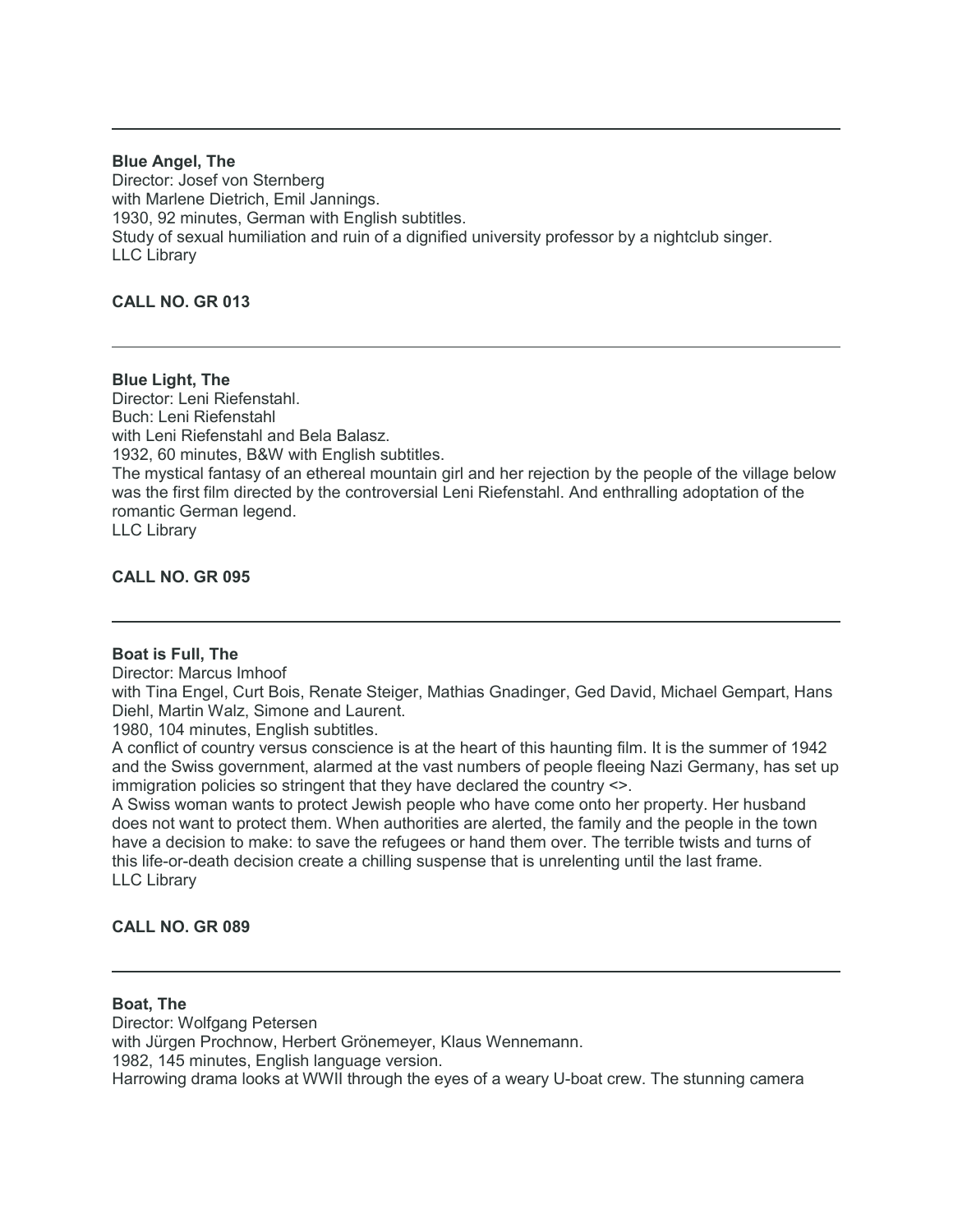work vividly depicts the cramped, claustrophobic feelings of life onboard the boat. LLC Library

**CALL NO. GR 012 – A**

#### **Boot, Das**

Director: Wolfgang Petersen with Jürgen Prochnow, Herbert Grönemeyer, Klaus Wennemann. 1982, 145 minutes, German with English subtitles. Harrowing drama looks at WWII through the eyes of a weary U-boat crew. The stunning camera work vividly depicts the cramped, claustrophobic feelings of life onboard the boat. LLC Library

#### **CALL NO. GR 012 – B**

#### **Cabinet of Dr. Caligari, The**

with Werner Krauss, Conrad Veidt. 1919, 53 minutes, silent with musical score. A stunning experiment in film surrealism and horror that set the tone for many later German works. A young man's descent into madness is conveyed by mysterious happenings, supernatural characters, and weirdly distorted sets as well as scenery. LLC Library

**CALL NO. GR 008**

#### **Cathedral of Speyer, The**

1983, 18 minutes. Examines the rudiments of Romanesque architecture as epitomized in the Cathedral of Speyer and traces the cathedra's architectural evolution from the 11th century to the present. JCU Library

# **CALL NO. NA5586.C38**

**Challenges of German Pronunciation** 2004, 27 min., Sunburst Visual Media VHS and DVD

**CALL NO. GR 139**

**Der Landvogt von Greifensee**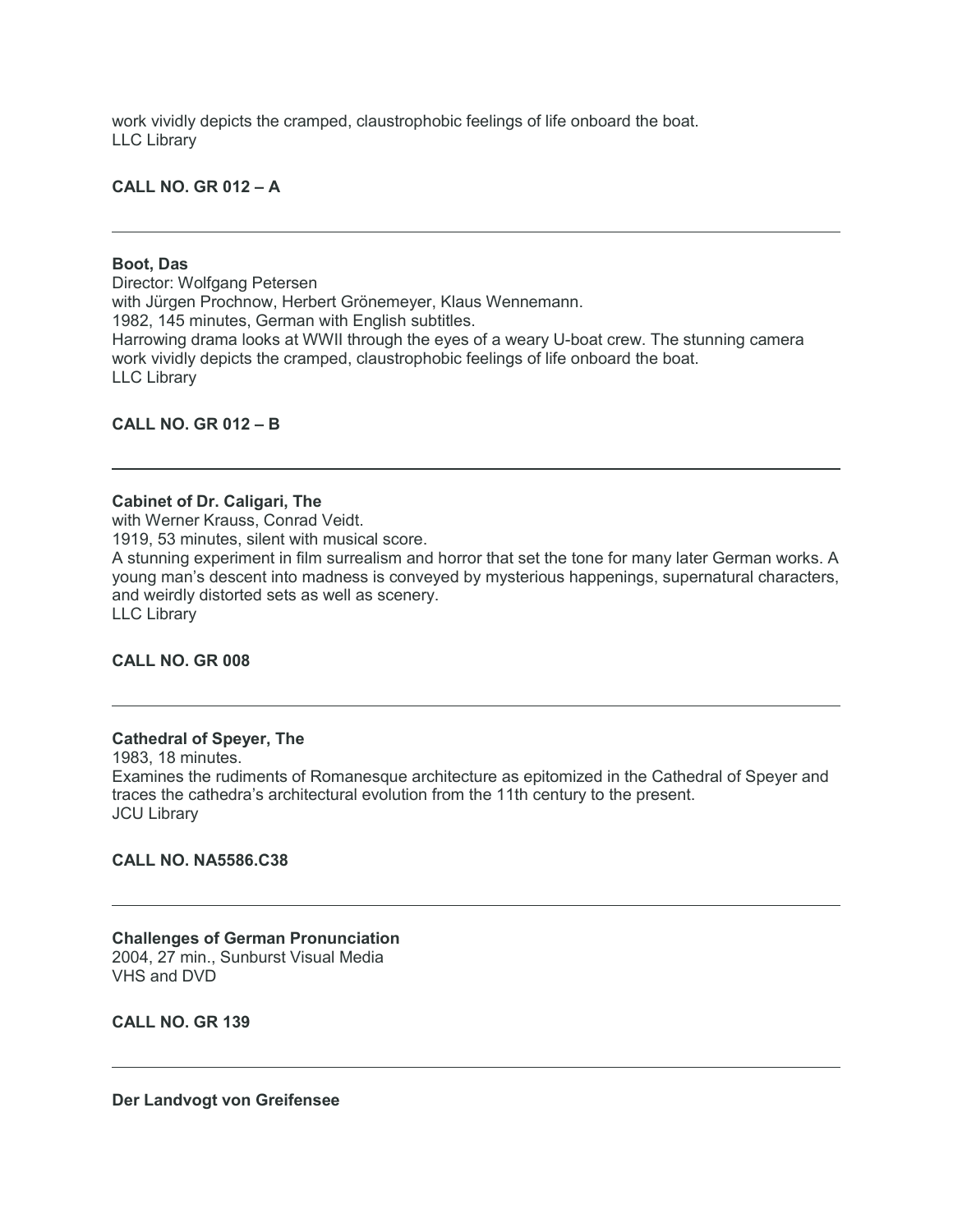# **CALL NO. GR 028**

# **Der Zerbrochne Krug CALL NO. GR 073**

#### **Derrick**

Derrick – see Heimat GR 022, GR 023, GR 026, & GR 027

#### **Deutsche Emigration: Küstler, Autoren** – see Was heißt hier Deutsche? LLC Library

#### **Deutsche Welle – Schauplatz Deutschland**

– see Germany Live

**Deutsche Welle tv** Deutsche Welle tv im Unterricht? LLC Library

# **CALL NO. GR 119**

### **Deutschland Magazin** Ausgabe I – Mai 1991. 50 minutes, German LLC Library

#### **CALL NO. GR 051**

# **Deutschlandspiegel Themen 3.2 Kultur**

with Transcript: Catalogue #T-DST-3 50 minutes, To accompany: Deutsch für Alle Fourth Edition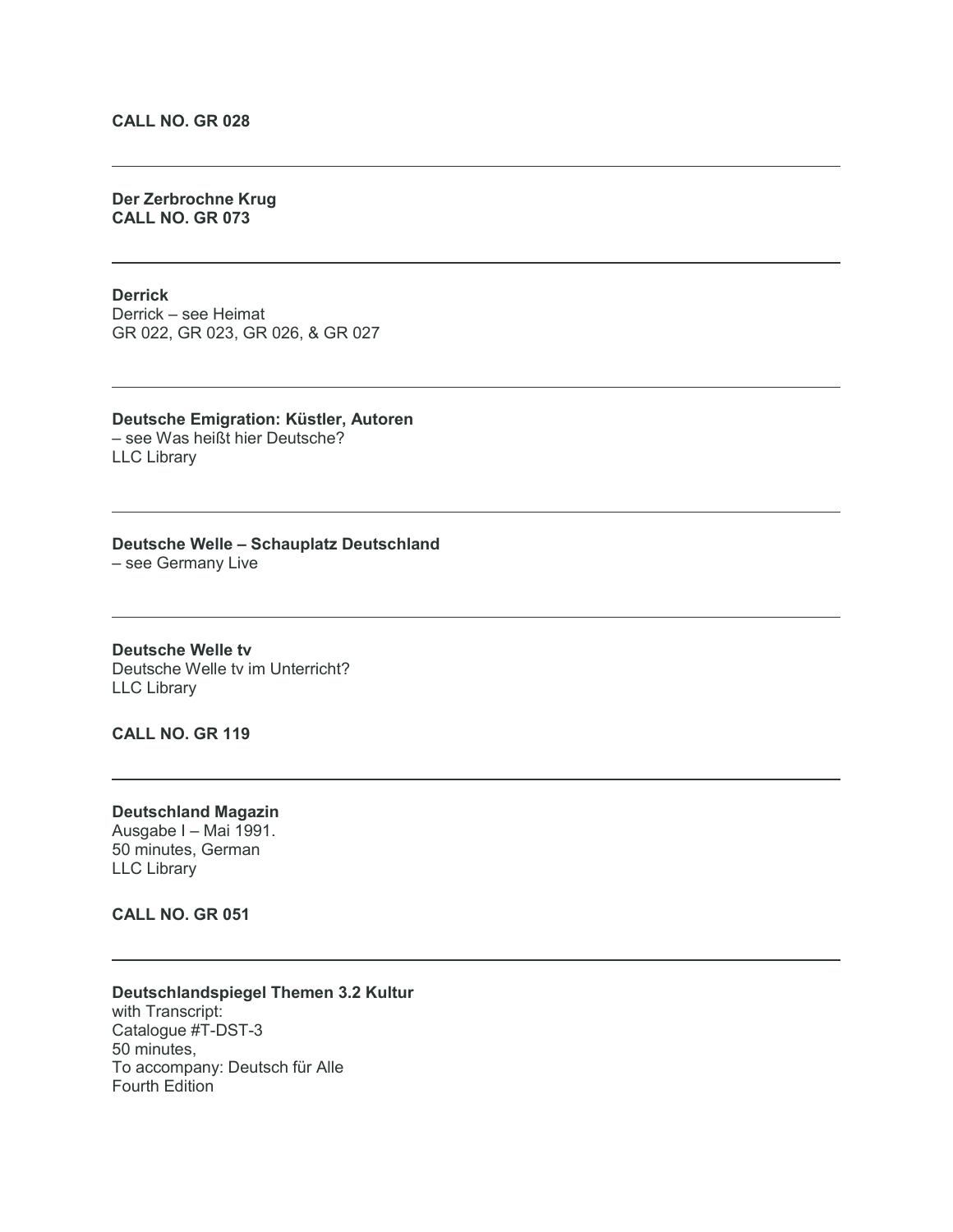By Haas, Merrifield and Mathieu Wiley. LLC Library

#### **CALL NO. GR 109**

#### **Deutschstunde**

with book. Siegfried Lenz. Produktion: Sender Freies Berlin. Regie: Peter Beauvais. Drehbuch: Diethard Klante. Inter Nationes, Bonn. LLC Library

**CALL NO. GR 059-1/2**

**Die romantische Strasse CALL NO. GR 045**

**Die Schwarzwaldklinik (folge 1) CALL NO. GR 091 A**

**Die Schwarzwaldklinik (folge 2) CALL NO. GR 091 B**

**Die Schwarzwaldklinik (folge 3) CALL NO. GR 091 C**

**Die Schwarzwaldklinik (folge 4) CALL NO. GR 091 D**

**Die Schwarzwaldklinik (folge 5) CALL NO. GR 091 E**

**Doctor Faustus**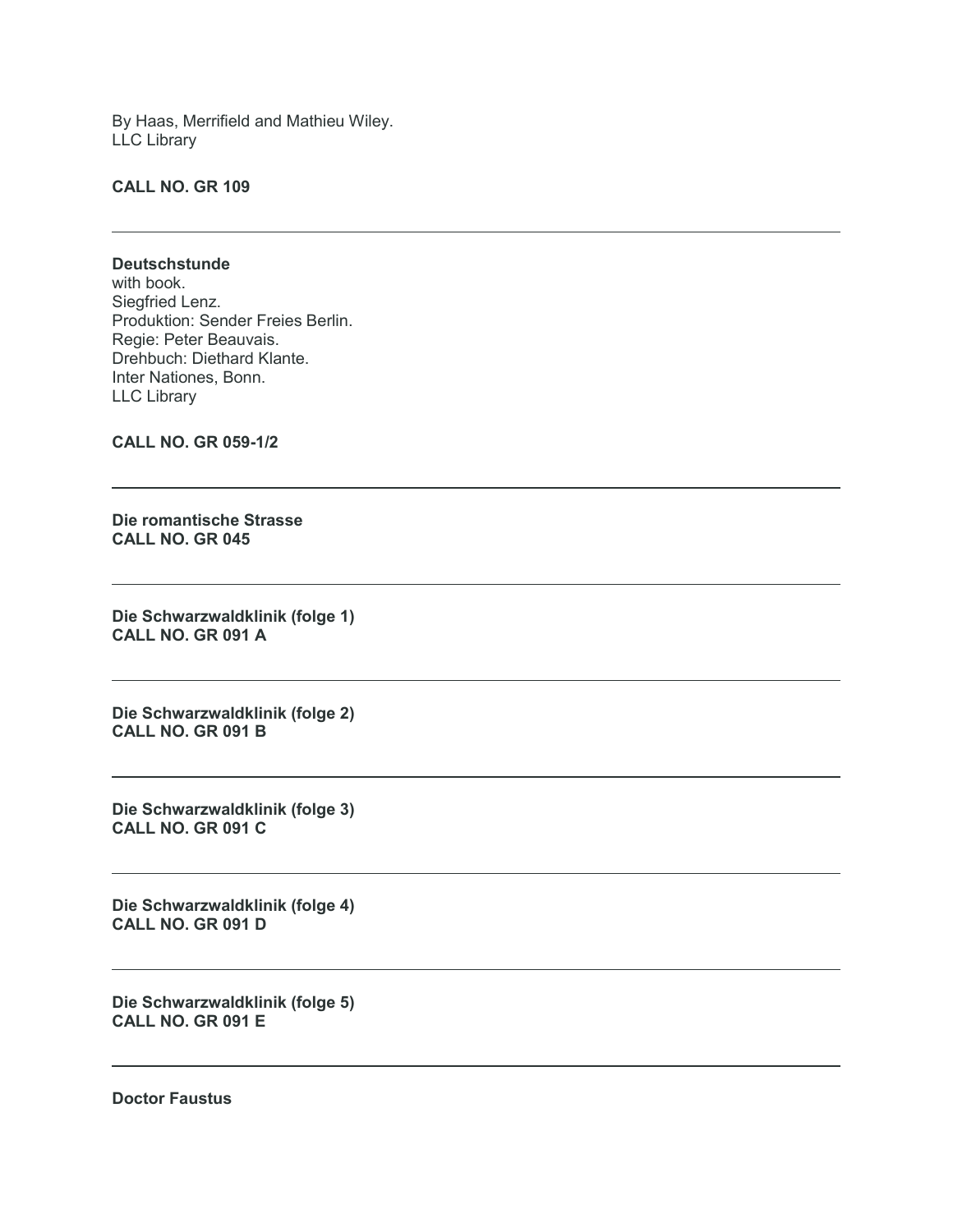Director: Nevill Coghill/Richard Burton With Richard Burton, Elizabeth Taylor, Andreas Teuber, Ian Marter. 1968, 93 minutes. Rendition of classic drama of an aging scholar who bargains away his soul for youth regained and love discovered. JCU Library

# **CALL NO. PN1997.D45**

**Doing Business in Bavaria** – see Wirtschaftsland Bayern

**Doing Business in Bavaria: Industrial Boom** English version

**CALL NO. GR 113 E**

**Doing Business in Bavaria: Industrial Boom** German version

**CALL NO. GR 113 G**

**Doing Business in Bavaria: Infrastructure: The Magic Formula** English version

**CALL NO. GR 115 E**

**Doing Business in Bavaria: Infrastructure: The Magic Formula** German version

**CALL NO. GR 115 G**

**Doing Business in Bavaria: No Trade Without Craftmanship** English version

**CALL NO. GR 116 E**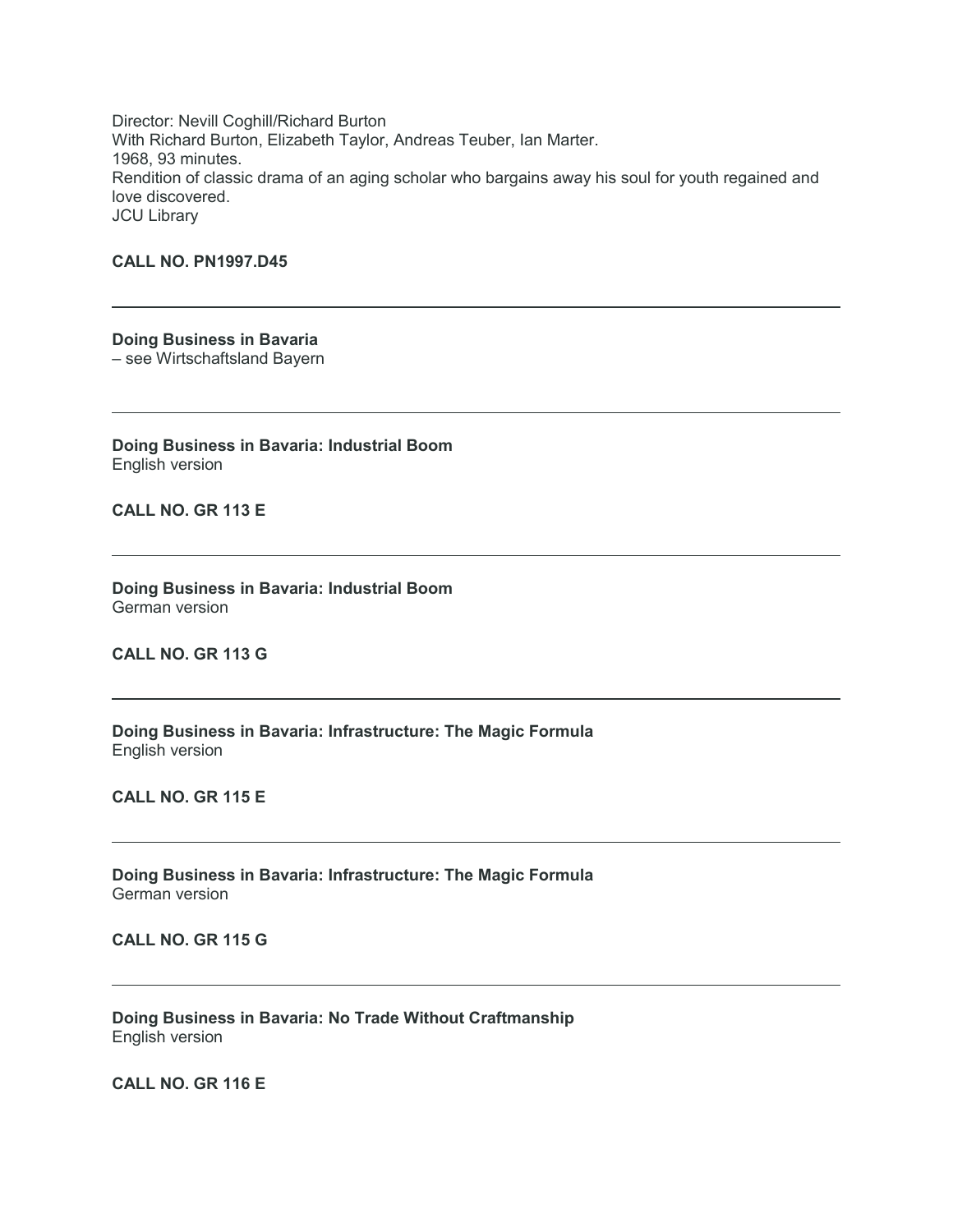**Doing Business in Bavaria: No Trade Without Craftmanship** German version

**CALL NO. GR 116 G**

**Doing Business in Bavaria: The Bavarian Service Industries** English version

**CALL NO. GR 117 E**

**Doing Business in Bavaria: The Bavarian Service Industries** German version

**CALL NO. GR 117 G**

**Doing Business in Bavaria: The Think Tank** English version

**CALL NO. GR 114 E**

**Doing Business in Bavaria: The Think Tank** German version

**CALL NO. GR 114 G**

**Doing Business in Bavaria: Trading Partners** English version

**CALL NO. GR 118 E**

**Doing Business in Bavaria: Trading Partners** German version

**CALL NO. GR 118 G**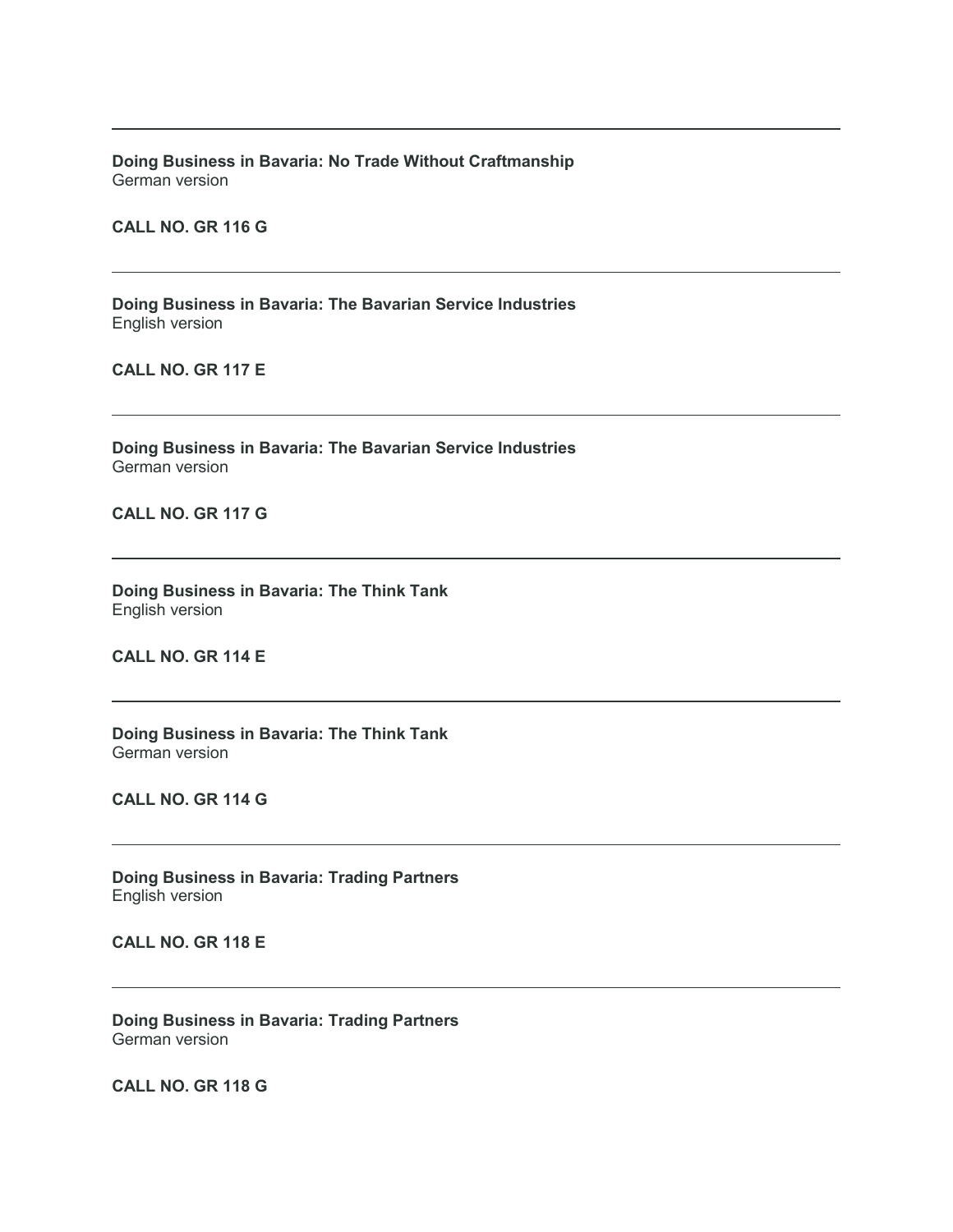#### **Dragon Chow**

Jan Schütte

with Bhasker, Ric Young, Buddy Uzzaman

1987, 75 minutes, Black and White, German, Urdu, Mandarin with enhanced English subtitles. Dragon Chow is the beautiful and moving story of Asian political refugees living on the edge of deportation in the land of economic miracles, West Germany. The film's hero, Shezad, arrives in Hamburg and finds himself in an Unpromised Land of welfare hotels and con men.

Shezad manages to land a job in a second-rate Chinese restaurant were he befriends a waiter named Xiao.

In this story, which resembles My Beautiful Laundrette, the two join forces in an attempt to storm the citadel of Western capitalism by opening a restaurant of their own.

LLC Library – Call Number: GR 125

# **CALL NO. GR 125**

# **Effi Briest**

Director: Rainer Maria Fassbinder

Mit Hanna Schygulla, Wolfgang Schenck, Ulli Lommel.

1974, 135 minutes, English subtitles.

The most famous 19th-century German novel Theodor Fontane's Effi Briest holds a position like <> in France.

Effi Briest is a radiant beauty, a vivacious blend of naïveté and intelligence, forthrightness and willful self-interest. Married to an older Prussian diplomat she has a short affair with a local womanizer at a small Baltic port. The consequences take full effect six years later, in a chilling manifestation of the Prussian legal code. This is the director's most classical and elegant film. LLC Library

# **CALL NO. GR 111 &CD5**

## **Eiliger Großauftrag, Ein** – with book PICS, University of Iowa. 25 minutes. LLC Library

# **CALL NO. GR 112**

# **Ein Volk Sprengt Seine Mauern 9. November 1989 CALL NO. GR 072**

**Elektra**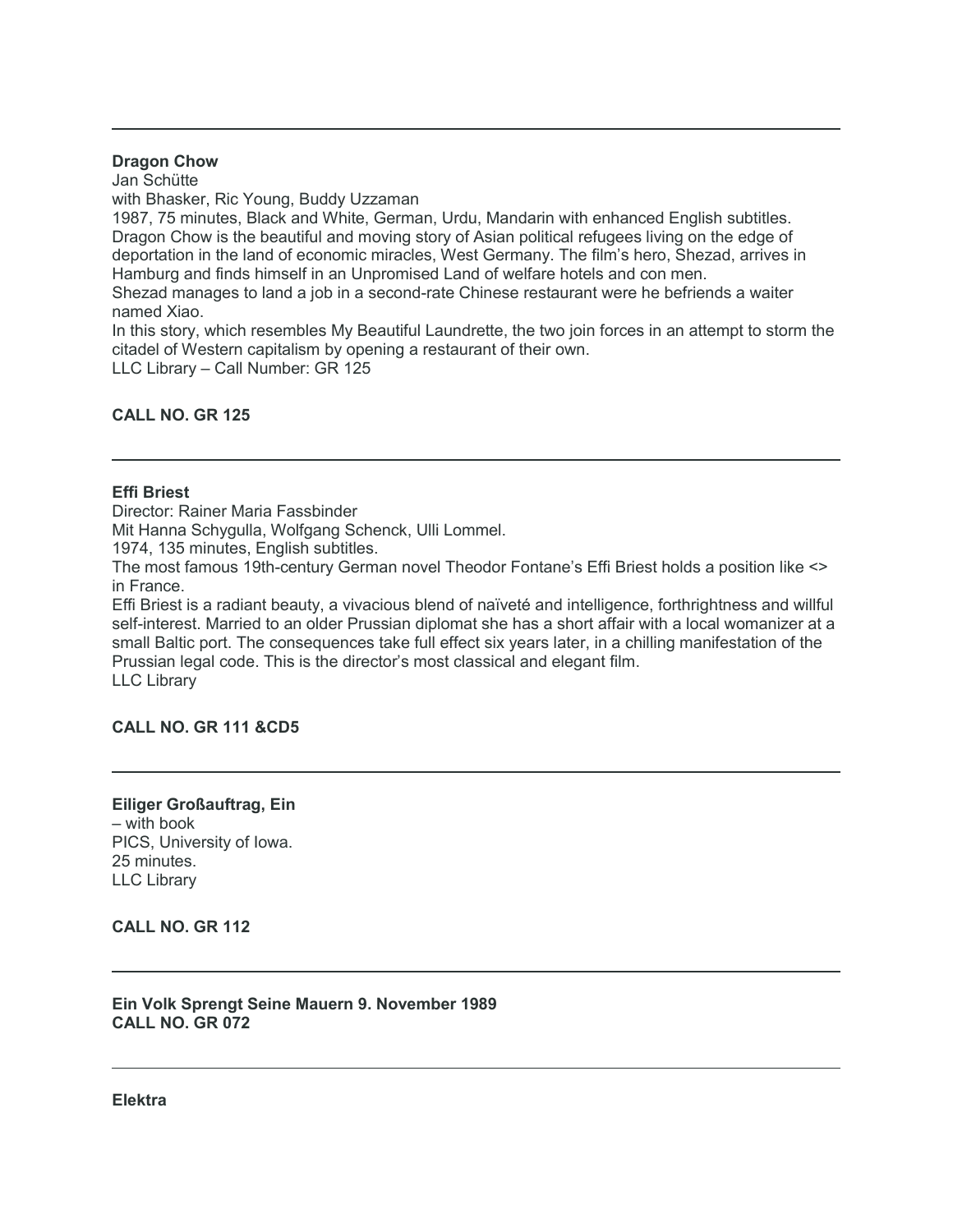Richard Strauss. Conductor: Abbado, the Chorus and Orchestra of the Vienna State Opera. With Eva Marton, Brigitte Fassbänder, Cheryl Studer, James King, Franz Grundheber. 1989, 108 minutes, German with English subtitles. Story of horror and revenge about the mad, guilt-ridden Klytemnestra, vulnerable Chrysothemis and the vengeful Elektra LLC Library

# **CALL NO. GR 066-A**

# **Elektra**

Richard Strauss. Conductor: Levine, Metropolitan Opera Orchestra, With Birgit Nilsson, Leonie rysanek, Mignon Dunn, Robert Nagy, Donald McIntyre February 16, 1980, 112 minutes, German with English subtitles. Story of horror and revenge about the mad, guilt-ridden Klytemnestra, vulnerable Chrysothemis and the vengeful Elektra LLC Library

# **CALL NO. GR 066-B**

#### **Emil und die Detektive**

Direktor: Gerhard Lamprecht With Fritz Rasp, Kathe Haack, Rolf Wekhaus. 1931, 75 minutes, Black and White. Screenplay by Billy Wilder based on Erich Kästner's best-seller. A boy visiting Berlin is robbed but recovers the money and captures the thief with the aid of some newfound friends. LLC Library

**CALL NO. GR 093**

#### **Emil und die Detektive**

2001 Run Time: 107 minutes German with optional German subtitles

DVD – Region 2 code – requires special all regions DVD player

Der 12-jährige Emil Tischbein (Tobias Retzlaff) lebt mit seinem allein erziehenden Vater (Kai Wiesinger) in einer ostdeutschen Kleinstadt, Als sein Vater einen Autounfall hat und im Krankenhaus landet, seinen Führerschein und dadurch seinen Job verliert, schickt er Emil nach Berlin. Dort soll er mit der Pastorin Hummel (Maria Scharader) und ihrem Sohn Gustav (David Klock) zwei Wochen seiner Ferien verbringen. Es könnte eine wunderbare Zeit werden, wäre da nicht der Gangster Grundeis (Jürgen Vogel), der Emils Erspamisse klaut, Bei seinem Versuch, das Geld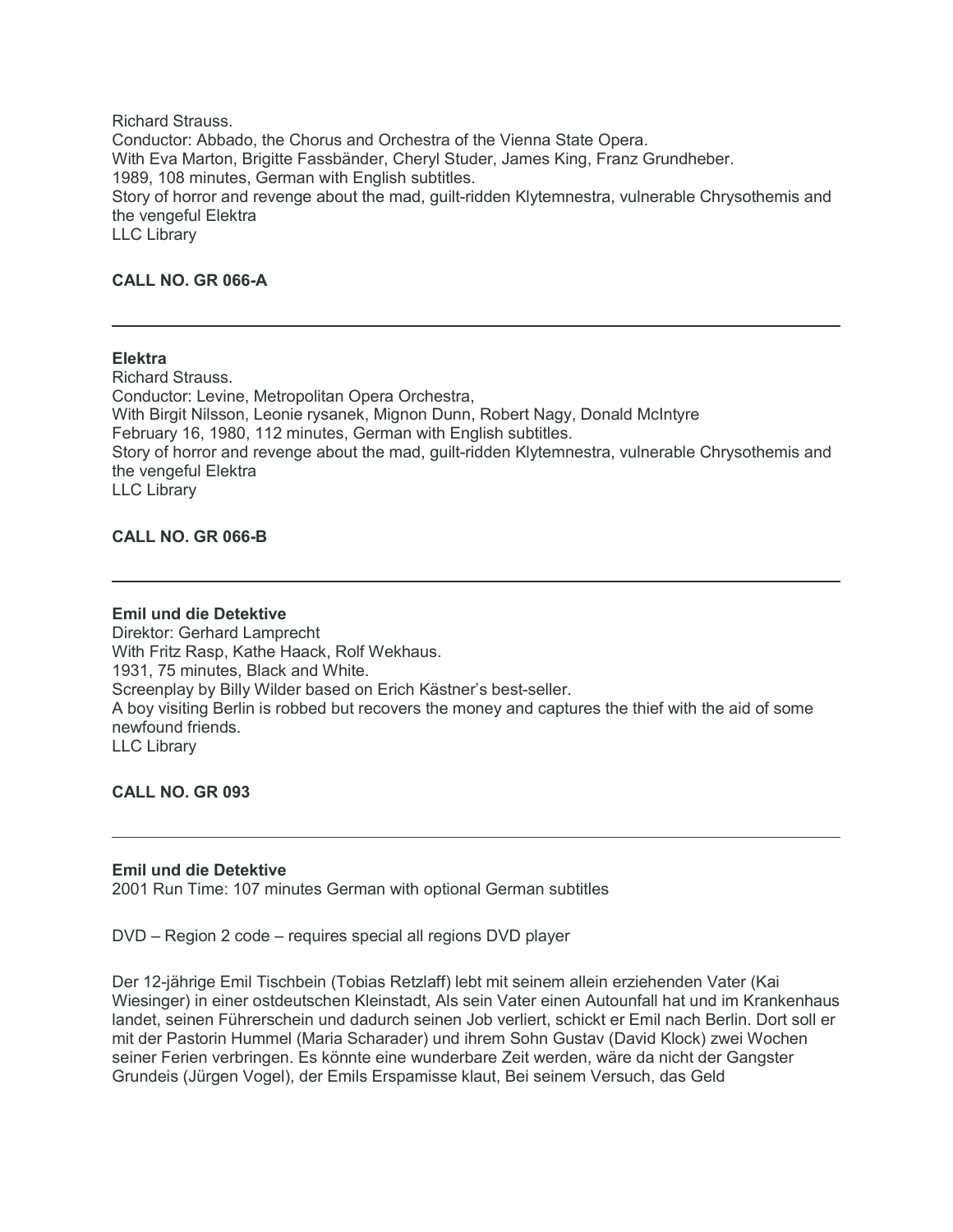zurückzubekommen, erhält Emil überraschend Unterstützung von Pony Hütchen (Anja Sommavilla) und iher Bande. Ehe er sich versieht, ist er plötzlich in ein halsbrecherisches Abenteuer verstrickt…

# **CALL NO. GR 141**

**Erzgebirge** see also Germany Live

#### **Ewige Jude, Der**

Direktor: Fritz Hippler. 1940, 62 minutes, black and white, with recently-recorded high-quality English óbice-over sound track and English titles. A visit to the Lodz ghetto in Nazi-occupied Poland, recorded by German cameramen with the naïve co-operation of the Jewish community is combined with rare archival footage, clips from international newsreels, and excerpts from related cultural films to portray the World's Jews as swindlers and parasites. This pseudo-logical, uncomfortably-realistic, and genuinely-frightening point of traditional European anti-Semitism an nazi ideology. A candid, cinematically-unique expression of racial hatred. LLC Library

#### **CALL NO. GR 106**

**Fahnenjunker** Director: Hans Bricker. 1988, 17 minutes, black and white, German with English subtitles JCU Library

# **CALL NO. UA713.F348**

**Faust** Theatre Artists Group. LLC Library

# **CALL NO. GR 018-B1/B2 &CD1 &C**

**Faust** Director: Peter Gorski With Will Quadflieg, Gustav Gründgens, Elisabeth Flickenschildt 1960, 124 minutes.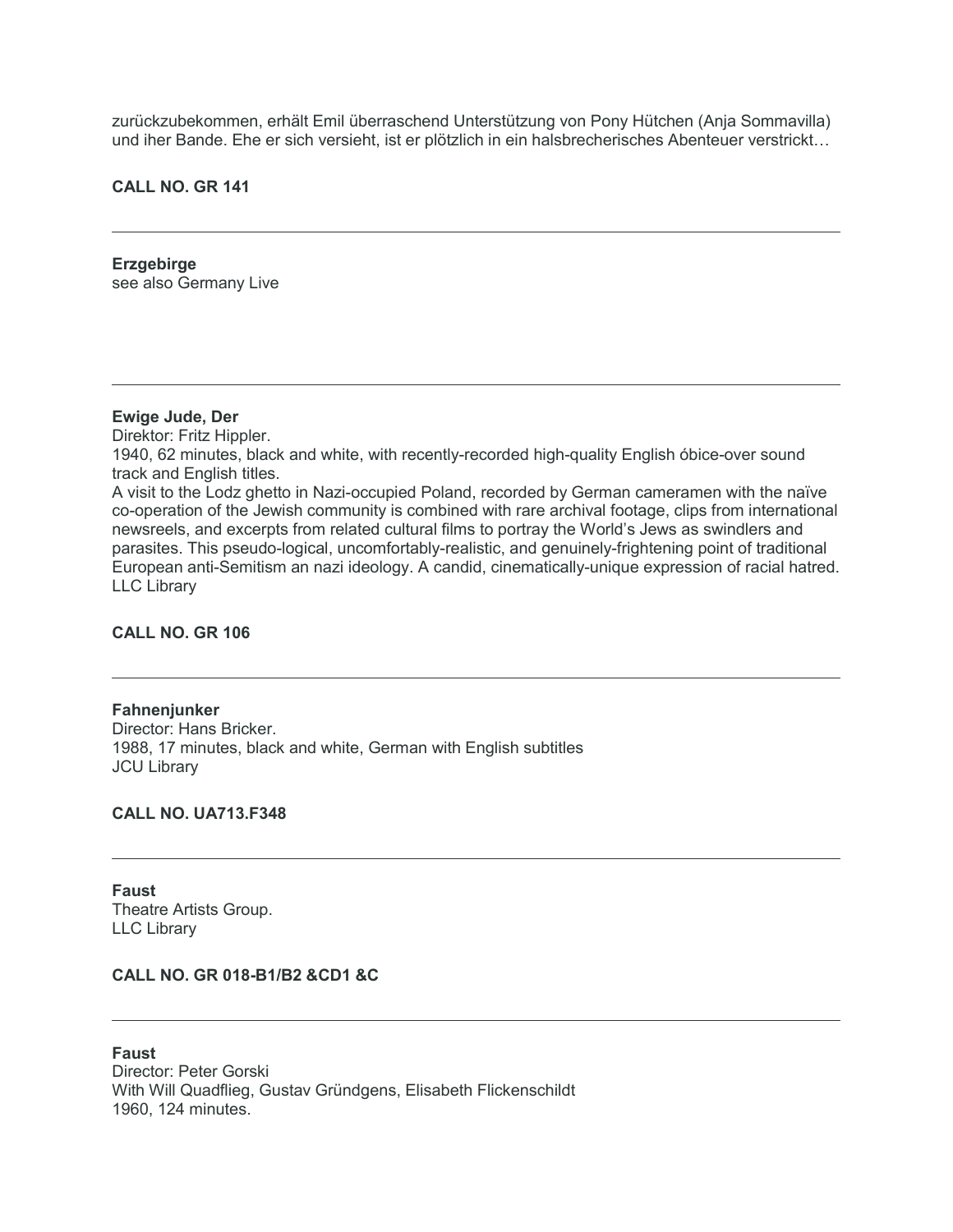Faust ist ein nachdenklicher Zweifler. En versucht, die Geheimnisse der Welt und ihre Zusammenhänge vollständig zu verstehen. Mephistopheles wettet mit Gott. Er will Faust vom rechten Weg abbrigen. Die eiden schießen einen Pakt. Mephistopheles verwirklicht Faust alle geistigen und sinnlichen Wünsche, solange bis Faust die absolute Erfüllung erlebt. Dafür gehört Fausts Seele dem Teufel.

LLC Library

# **CALL NO. GR 018-C1/C2**

# **Faust: The Man and the Legend**

29 minutes, color.

The historical Dr. Faust, and the legends that have arisen around him thanks to the writings of Marlowe, Lessing, and Goethe, are the subject of this fascinating program. The real Faust – excommunicated as a heretic – is presented as a victim of the political and religious tensions of his day. In a medieval world that believed in the corporal presence of the Devil, the accusation that Faust was in league with Mephistopheles seems strangely reasonable. Faust's mysterious death is seen as contributing to the subsequent legends that developed surrounding his character. Viewers gain a sense of Europe before the Enlightenment, and of the legendary figure who continues to symbolize humankind's quest for scientific knowledge. LLC Library

**CALL NO. GR 121**

#### **Feuerzangenbowle, Die**

Director: Helmut Weiss With Heinz Rühmann, Karin Himboldt, Hilde Sessak. 1944, 94 minutes, black and white.

Der erfolgreiche Schriftsteller Pfeiffer stallt bei einer abendlichen Feuerzangenbowle fest, daß er die eigentliche Schule nie kennengelernt hat, da er durch einen Privatlehrer erzogen worden ist. Darauf beschließt er, noch einmal die Schulbank zu drükken, wobei er mit seinen Streichen nicht nur die Schule, sondern sein ganzes Heimatstädtchen auf den Kopf stallt. LLC Library

# **CALL NO. GR 094**

# **Fitzcarraldo**

Director: Werner Herzog With Klaus Kinski, Claudia Cardinale. 1982, 147 minutes, German with English subtitles. Drama about human aspiration, filmed in Brazilian jungle. A plantation owner dreams of an opera house in the wilderness and drives a boat across a mountain to claim the land he needs for his dream. LLC Library

**CALL NO. GR 086**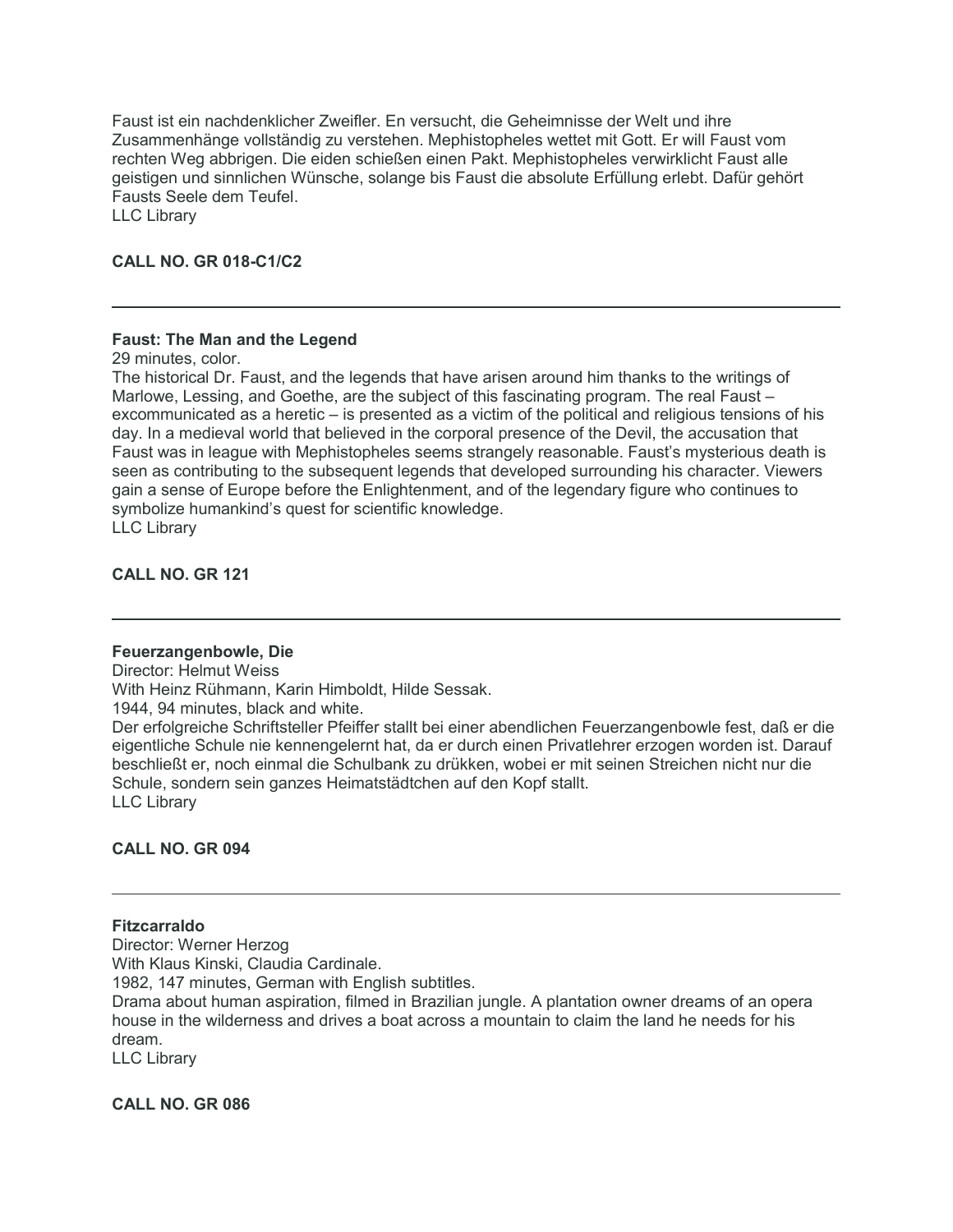**Flügel, der aus Küche kam, Der** see Was heißt hier Deutsch? LLC Library

#### **Fodor's Video: Germany, Behind the Scenes**

Germany, Behind the Scenes – with notes 90 minutes.

From the Alps to the North Sea, the Black Forest to the Harz Mountains, come explore this country where eastern and western Europe meet. Witness the contrast of East and West Berlin as Germany searches for a new identity after unification. Meet a master piano maker in Hamburg's Steinway factory, a fashion designer in Munich and the publisher of a prestigious German newspaper. Soak up the music and revelry of a Hofbräuhaus and hear a local brewmaster discourse on the history and social import of beer. Tour Germany's most romantic castles, then journey down the Rhine. LLC Library

# **CALL NO. GR 076**

#### **Fokus Deutsch, Level III**

An introduction to German Language and Culture 1998 25: Eine Familiengeschichte: Lebensstile 26: Jugend in Bewegung: Drei Jugendporträts 27: Geschichte eines Gymnasiums: Der Schultag Wiederholung 9 28: Geschichte einer Universität: Ein Student aus Kamerun 29: Wirtschaft im Wandel: Hilfe für Arbeitslose 30: Die Frauenbewegung: Im Auftrag der Frauen Wiederholung 10LLC Library

# **CALL NO. GR 122 A**

#### **Fokus Deutsch, Level III**

An Introduction to German Language and Culture 1998.

- 31: Ein grünes Hobby: Weiterbilden in der Freizeit
- 32: Rulaub gestern und heute: Arbeiterurlaub
- 33: Ein Kurort: Ein Arztbesuch
- Wiederholung 12
- 34: Vom Sauerkraut zur Pizza: Typisch deutsch?
- 35: Aur Kosten der Umwelt: Umweltschutz zu Hause
- 36: Theater für Jugendliche: 100 Jahre deutscher Film
- Wiederholung 12LLC Library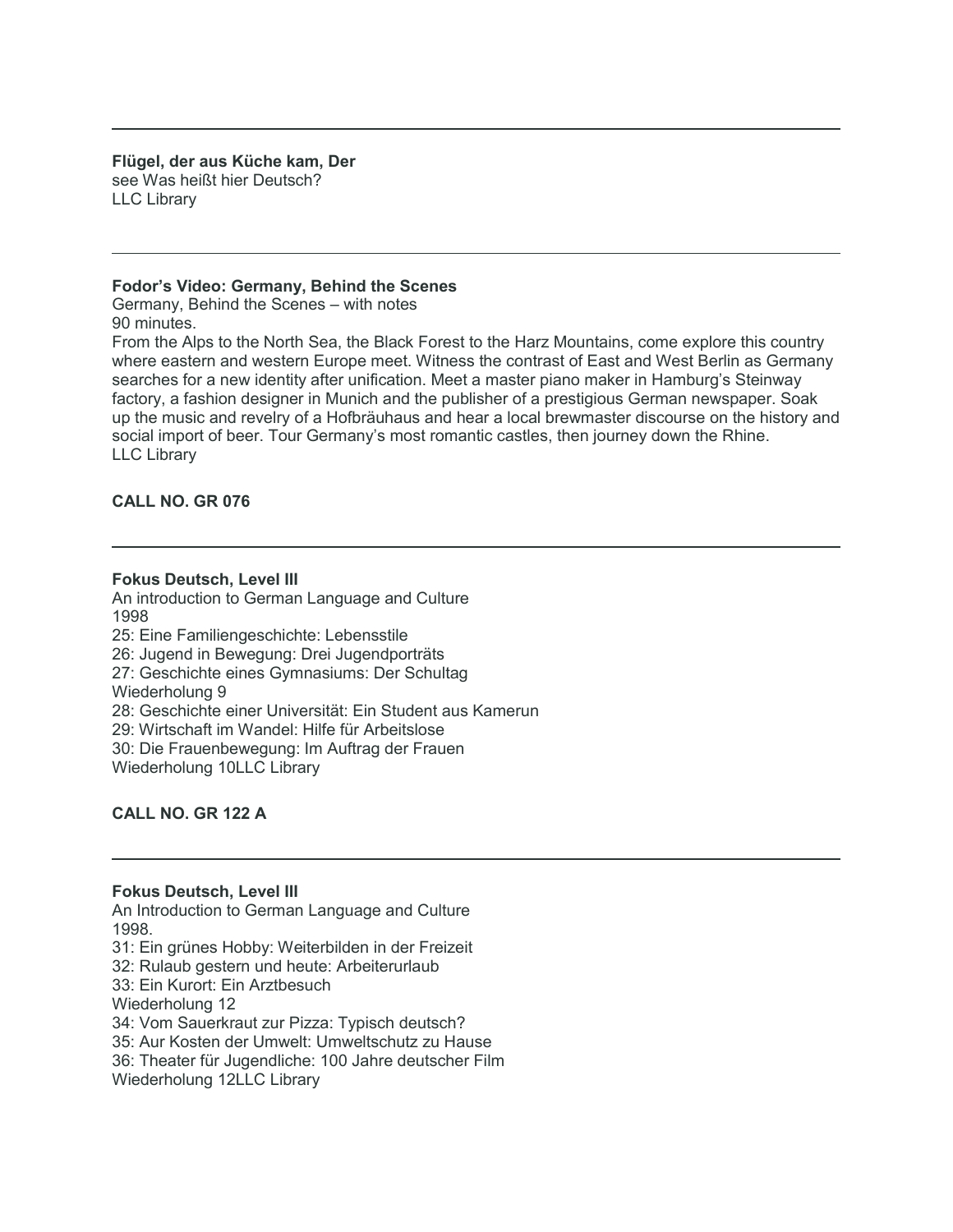# **CALL NO. GR 122 B**

#### **Friedrich Schiller**

Director: Herbert Maisch with Horst Caspar, Lil Dagover, Heinrich George. 1940, 110 minutes, Black and White, German dialogue. – see also Porträt Friedrich Schiller The young Friedrich Schiller rebels against the discipline of a military academy and the despotism of the Duke of Württemberg, leading him to write the inflammatory play <>. Some commentators believe parts of the film express anti-Nazi sentiments. LLC Library

**CALL NO. GR 047-B**

#### **Führer, Der Adolf Hitler und das 3. Reich**

Dokumente zur Zeitgeschichte, ca. 45 minutes. Teil 1: Hitlers Weg zur Macht. Ende der Weimarer Republik – Der Führer und Reichskanzler. LLC Library

**CALL NO. GR 088 – A**

#### **Führer, Der Adolf Hitler und das 3. Reich**

Dokumente zur Zeitgeschichte, ca. 45 minutes. Teil 6: Die totale Niederlage. Invasion – Angriff auf das Reich – Kapitulation. LLC Library

**CALL NO. GR 088 – B**

**Geheimnisse einer Nacht** – see Heimat: Derrick LLC Library

#### **German Commercials 2006**

2006 15 minutes German with optional German subtitles DVD

New 2006 German commercials, with options specially designed for your classroom  $-1$ ) Regular speed, 2) Slowed down a bit for easier comprehension, 3) With or without German subtitles. A great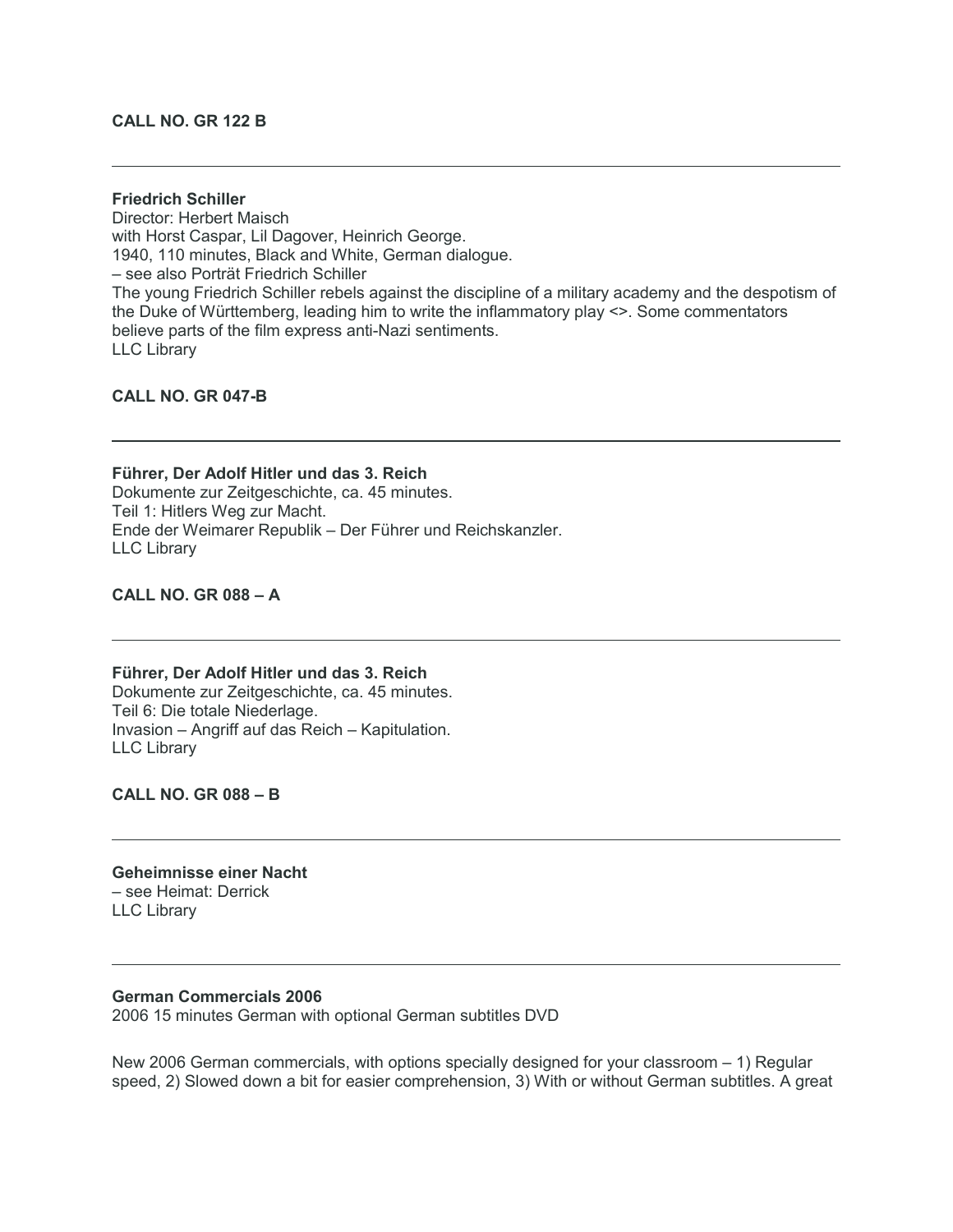teaching tool, featuring German ads for Deutsche Bank, Nivea, Haarfarbe, Umschau, Sensodyne Zahnpasta, Garnier and many more. Captured in 2006.

**CALL NO. GR 135**

**German Commercials I** Teacher's Discovery. 25 minutes. LLC Library

**CALL NO. GR 096 – A**

**German Commercials II** Teacher's Discovery. 25 minutes. LLC Library ]

# **CALL NO. GR 096 – B**

#### **German Orientation**

A survey of West Germany and Berlin before 1989 for American soldiers being stationed in West Germany. Film gives historical and economic background, surveys architecture, food and drink, restaurants, industries and landscapes, as well as festivals. 23.09 minutes, English. LLC Library

**CALL NO. GR 037**

**German Resistance to Hitler: Widerstand CALL NO. GR 040**

**Germany – Political and Economic Integration…**

Germany – Political and Economic Integration within the Country and the European Economic **Community** Presenter: Prof. Andrew Sobisch, Ph.D., JCU. October 9, 1991. Series: Euphoria & Agony Series, Sponsored by: Department of Classical and Modern Languages and Cultures. LLC Library For the other lectures in this series, see under: MLBA 001, MLHU 006-1/2, MLSL 040, MLUK 002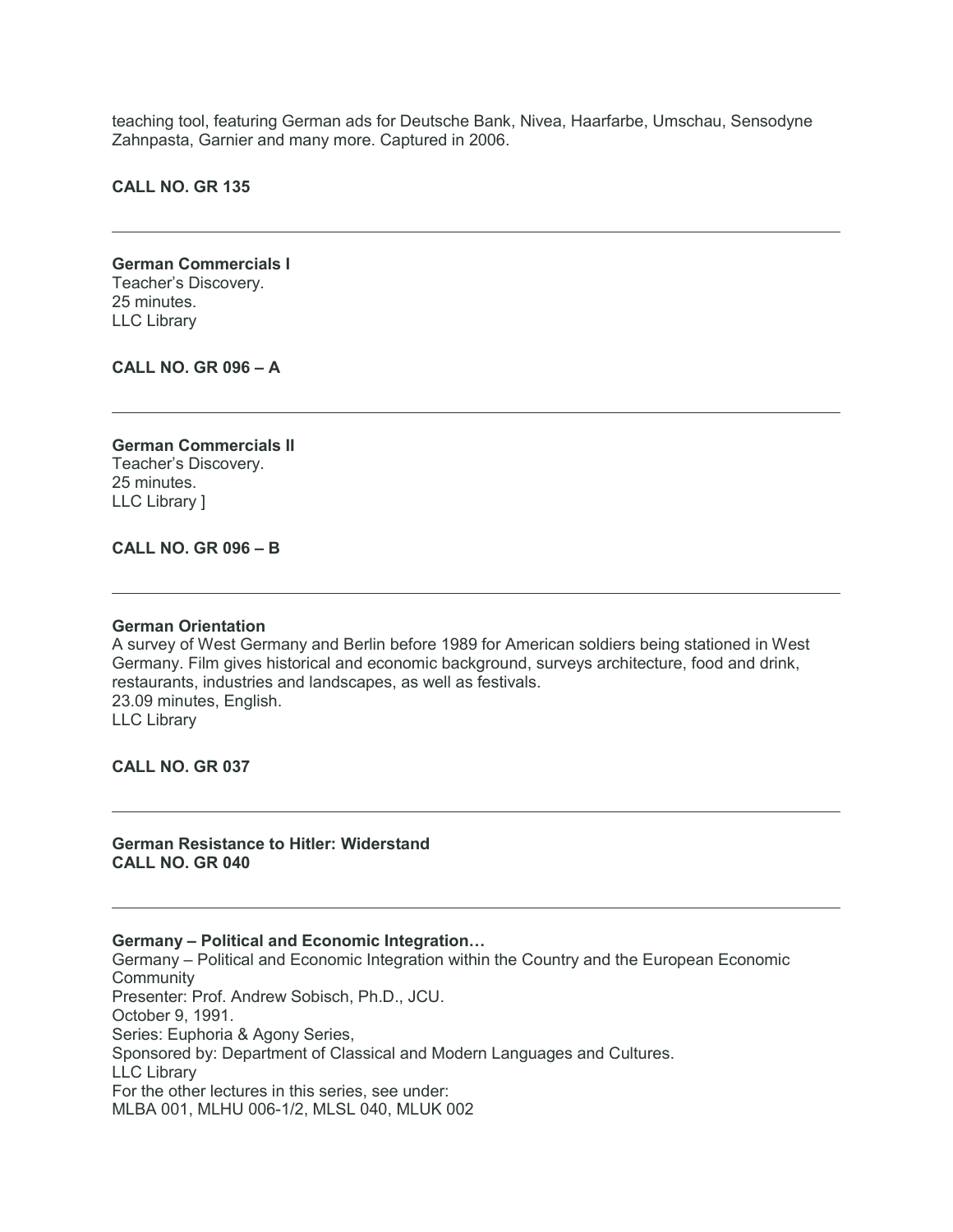# **Germany Today Life in a Modern European Country**

with booklet. Gessler Publishing. 33 minutes, color, English narration and script. An up-to-date documentary on Germany. It focuses not only on geography and history, but places Germany within its European context, with references and comparisons to Germany's neighbors and European Community partners. LLC Library

**CALL NO. GR 064**

**Germany: A Tapestry of Tradition** 1989,50 minutes, German. LLC Library

**CALL NO. GR 046**

#### **Geschäftsverhandlugen**

Langenscheidt: 1991 Krause/Schneider Videosprachdurs für Wirtschaftsdeutsch, Für ausländische Geschäftsleute und Wirtschaftsstudenten mit vorkenntnisses in Deutsch, Führt 'Geschäftskontakte'weiter, ist aber auch unabhängig als Trainingsmaterial einsetzbar. Zeigt anhand von verschiedenen Themen und Situationen sprachlich und außersprachlich Verhandlungstaktiken, sensibilisiert für die interkulturellen Unterschiede, die oft den erfolgreichen Abschluß vpm Geschäftsverhandlungen entschei-en. Präsentiert an einem Fallbeispiel den Fachwortschatz für Vertragsabschlüsse. LLC Library

## **CALL NO. GR 091 B**

#### **Goalie's Anxiety at the Penalty Kick, The**

Director: Wim Wenders With Arthus Brauss, Erika Pluhar, Kai Fisher 1971, 101 minutes, German with English subtitles. A washed-up soccer player wanders through Vienna in search of release from his frustrations and discovers only tragic consequences from his actions. LLC Library

**CALL NO. GR 054**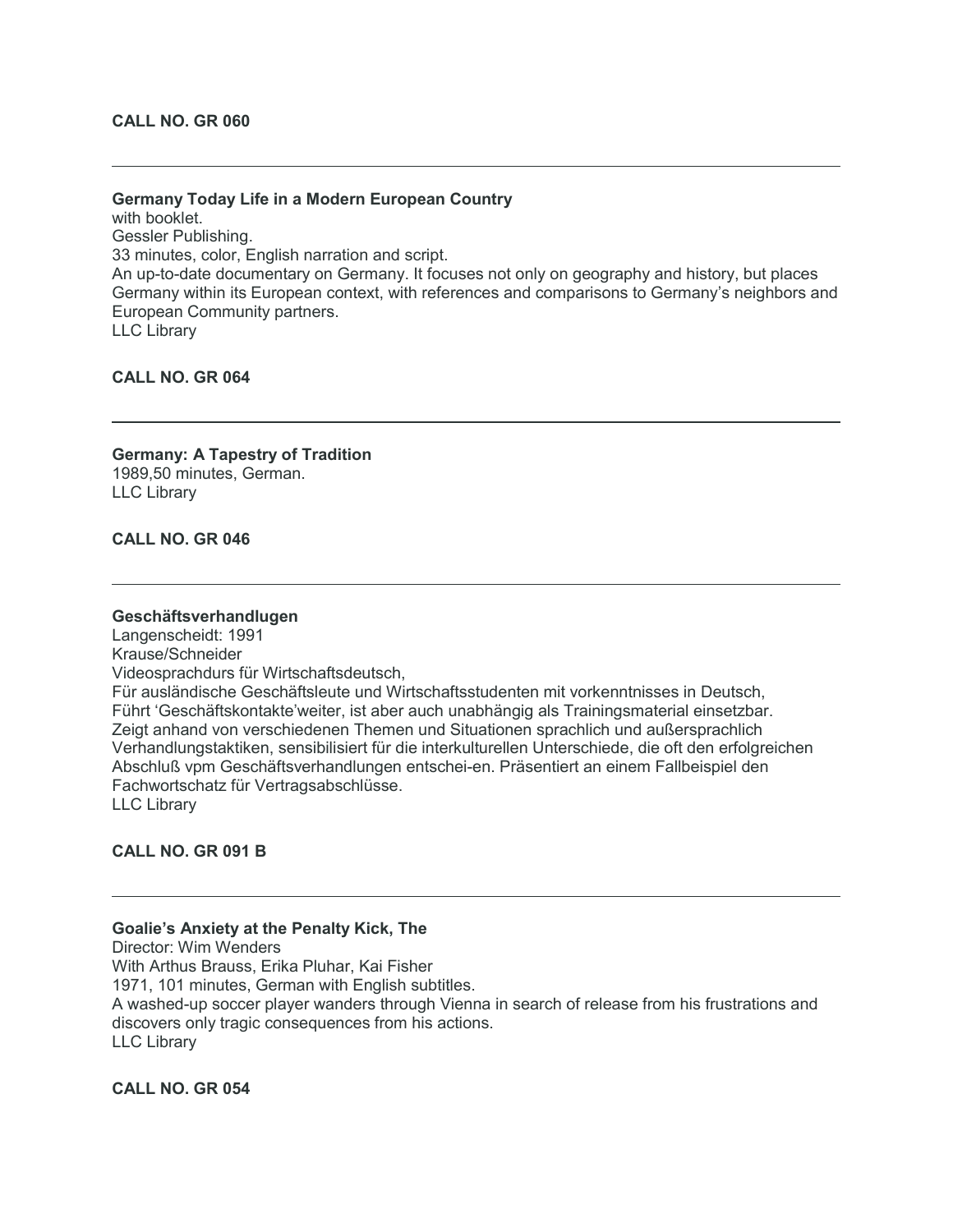**Goebbels, Joseph**

– see Grass, Günter

**Goetz von Berlichingen** see Iron Hand

# **Good Bye Lenin**

2003 121 minutes Wolfgang Becker, director. Starring Katrin Sass and Daniel Brühl. This coming-of-age adventure blends the fall of Communism with the salient emotions of a family's love. In 1989, Christiane Kerner has lost her husband and is completely devoted to the Socialist East German state. A heart attack leaves her in a coma, and when she awakens eight months later, the Berlin Wall has fallen and it's a whole new world. To protect her from the shock, her son Alex hatches a plan to keep her in the dark. It's easy… all he has to do is turn back the hands of time.

DVD special features: widescreen, German with English subtitles

# **CALL NO. GR 138**

#### **Götz Von Berlichingen** see Iron Hand

#### **Hauptmann von Köpenick, Der**

Director: Helmut Käitmer With Heinz Rühmann, Hannelore Schroth, Martin Held, Erich Schollow. 1983, 88 minutes, German. Having been released from prison, Voigt is frustrated, for he cannot get a work permit. One day he buys a captain's uniform from a thriftshop. The uniform makes the man. He gets himself a guard troop and the keys to the city hall and the treasury. LLC Library

# **CALL NO. GR 069**

**Heimat, Part II** Heimat, Part II 0000-1520 1929-1935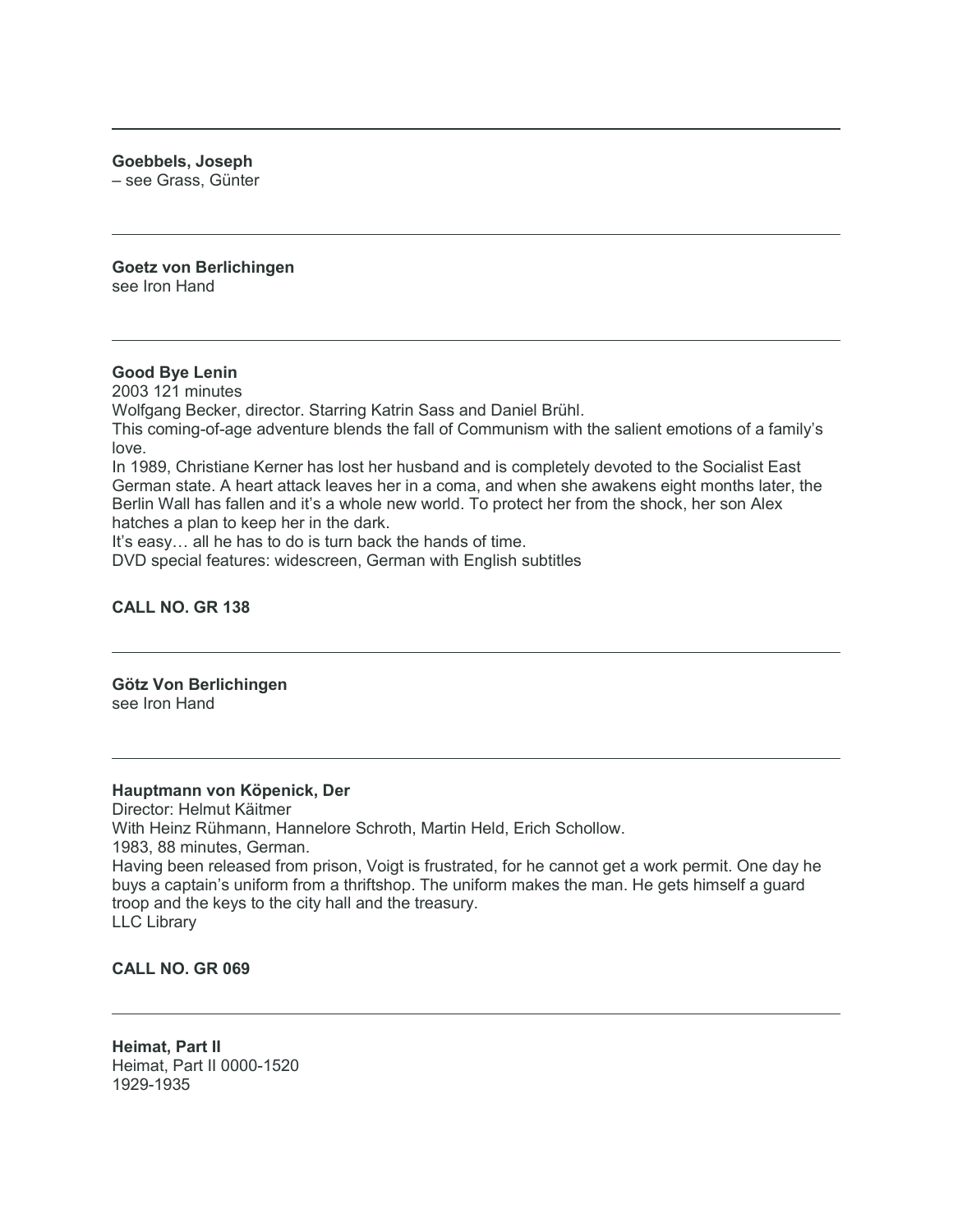**Hello Austria – Hello Vienna** Hello Austria – Hello Vienna – see Heimat LLC Library

# **Hochzeit im Odenwald**

– see Karneval in Köln

# **Hänsel un Gretel**

– with notes. Engelbert Humperdinck Conductor: Fulton, the Metropolitan Opera Orchestra, Chorus, and Ballet, With Judith Blegen, Frederica von Stade, Rosalind Elias, Jean Kraft, Michael Devlin. Performed on December 25, 1982, 104 minutes. Retelling one of The Brothers Grimm best-known fairy-tales. LLC Library

# **CALL NO. GR 100**

#### **Idomeneo**

with notes. Wolfgang Amadeus Mozart. Conductor: Levine, The Metropolitan Opera Orchestra and Chorus With Luciano Pavarotti, Heana cotrubas, Hildegard Behrens, Frederica von Stade, John Alexander. Performed November 6, 1982, 185 minutes, German with English subtitles. Story of Idomeneo, king of Crete, who vows during a terrific storm at sea that he will sacrifice the frits human being he meets on reaching shore safely. The victim turns out to be his own son, Idamante. LLC Library

#### **CALL NO. GR 035-1 & GR 035-2**

# **Idomeneo**

with notes in video cover.

Wolfgang Amadeus Mozart.

Conductor: Levine, The Metropolitan Opera Orchestra and Chorus With Luciano Pavarotti, Heana Cotrubas, Hildegard Behrens, Frederica von Stade, John Alexander.

Performed November 6, 1982, 185 minutes, German with English subtitles.

Story of Idomeneo, king of Crete, who vows during a terrific storm at sea that he will sacrifice the first human being he meats on reaching shore safely. The victim turns out to be his own son, Idamante. LLC Library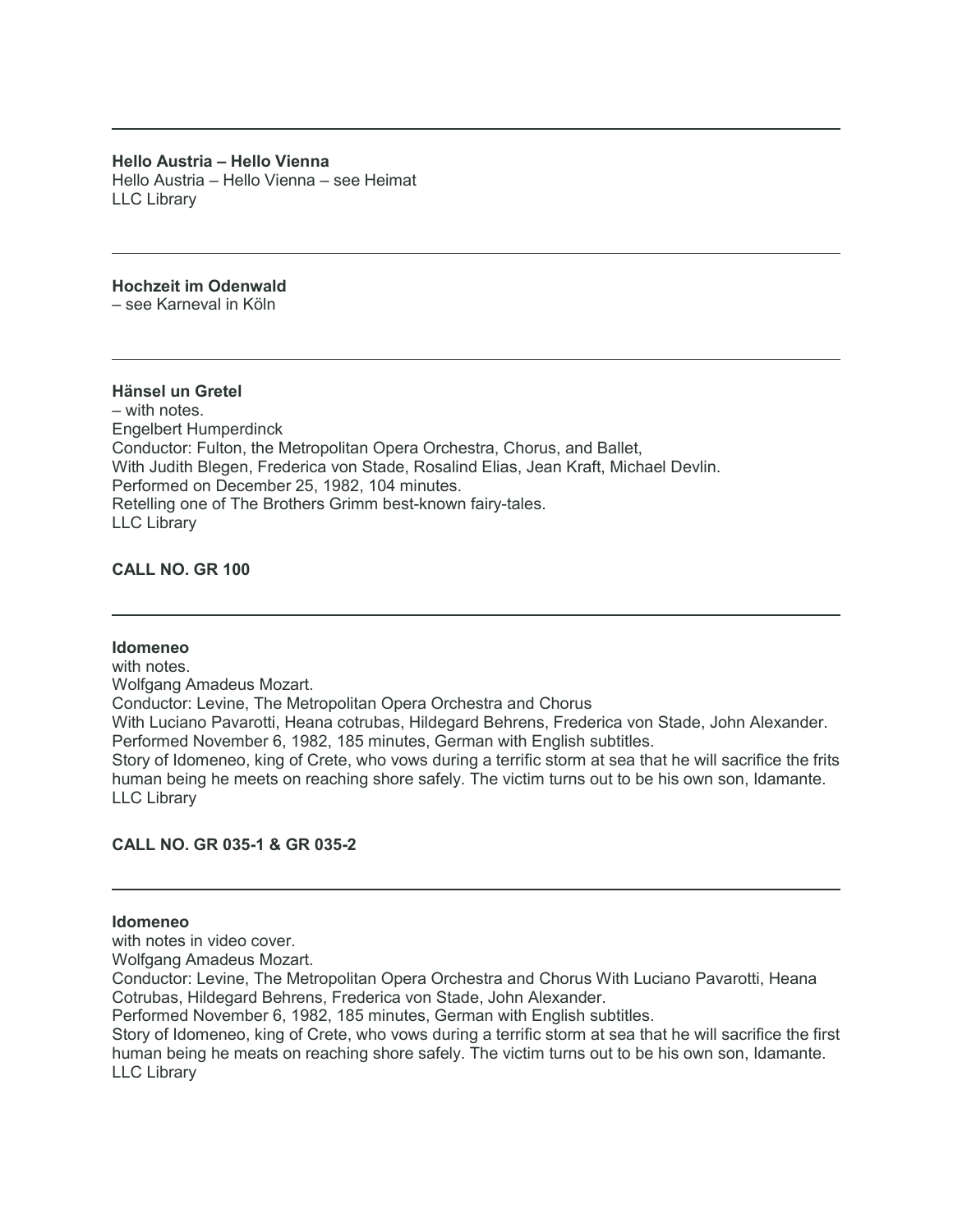### **CALL NO. GR 035-1/2**

**Im Weißen Rößl** Director: Werner Jacobs With Peter Alexander, Waltraud Haas, Adrian Hoven, Günther Philipp. 1960, 99 minutes. Crazy action in the Hotel Weiße Rößl where the waiter loves his lady boss, but she loves someone else and a businessman who wants to marry his daughter off. LLC Library

**CALL NO. GR 067**

# **Immensee**

Director: Veit Harlan With Kristina Söderbaum, Karl Raddatz, Paul Klinger. 1943, 88 minutes, German. Theodor Storm novella, set in rural Northern German. A woman's marriage to a wealthy landowner is threatened when her childhood sweetheart, now a famous musician, returns after a long absence. LLC Library

#### **CALL NO. GR 068**

#### **In July (Im Juli)**

2004 96 minutes

Fatih Akin, director. Starring Moritz Bleibtreu and Christiane Paul.

Getting there is all the fun in this sunny, award-winning romantic comedy about following and finding your destiny. Moritz Bleibtreu stars as Daniel, a shy Hamburg student teacher who impulsively resolves to follow a beautiful tourist he just met to Istanbul. His hapless odyssey is complicated by the irrepressible Juli (Christiane Paul), a street vendor who sold him an enchanted ring she guaranteed would help him find his true love. Through many mishaps and detours, Daniel's wayward journey is a wild ride that the San Francisco Chronicle hailed, "Evokes road movies from 'It Happened One Night to Planes, Trains and Automobiles.'"

DVD special features: widescreen, German with English subtitles

**CALL NO. GR 137**

## **Iron Hand [Götz von Berlichingen]**

100 minutes, German with English subtitles This is the story of Götz von Berlichingen und Adalbert von Weislingen who grew up together, but then went their separate ways. In the end von Weislingen triumphs over Götz whom he throws into the tower after a battle in which he was heavily wounded. LLC Library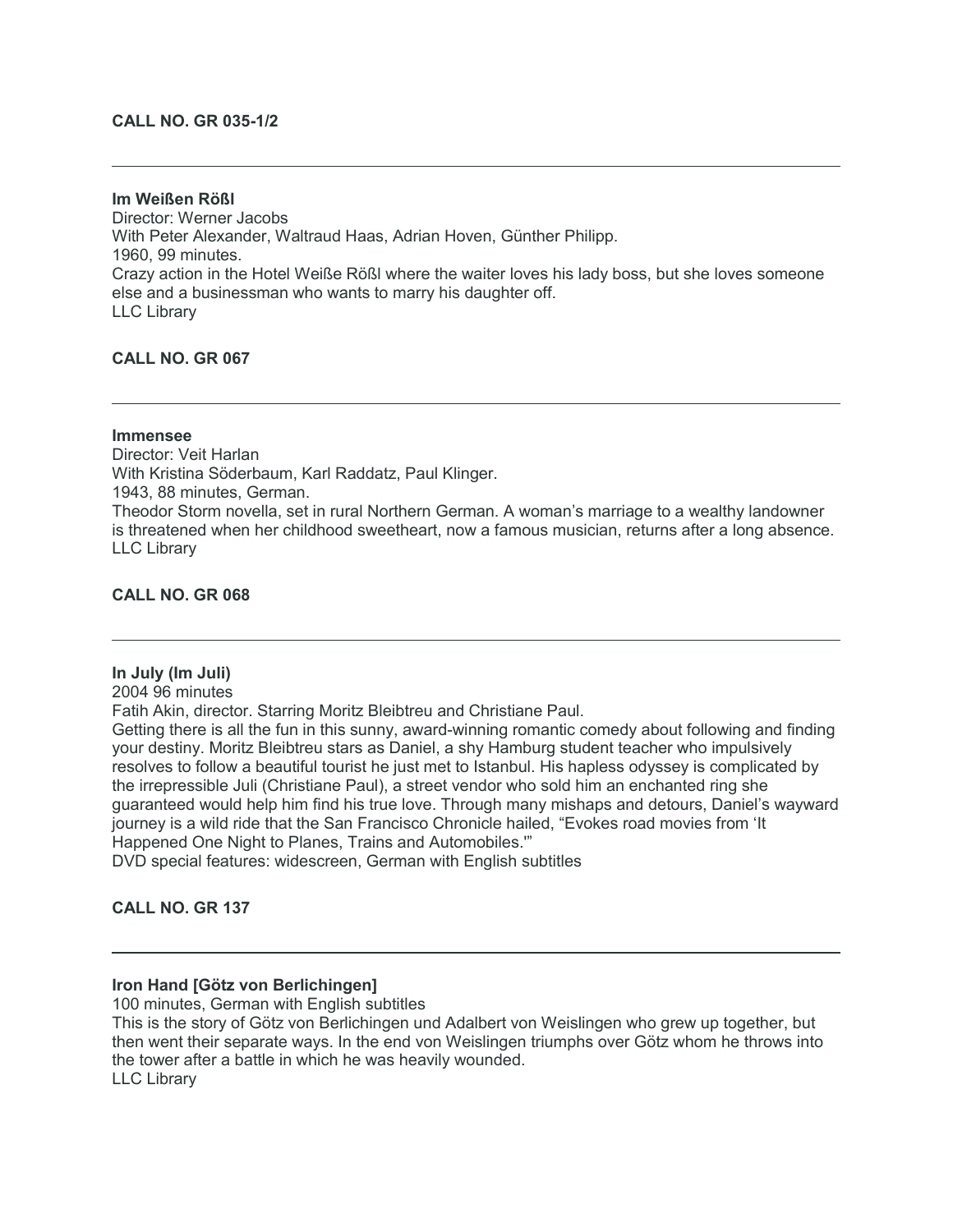#### **Jeder für sich und Gott gegen uns Alle**

Director: Werner Herzog. 1983, 110 minutes. True story of a young man who appeared in a small German town in 1820, after having lived in total isolation from humans since birth. He was taught to speak, read, and write by the townspeople, then was mysteriously murdered. JCU Library

#### **CALL NO. PN1997.E83**

**Jew-boy Levi** DVD

**CALL NO. GR 130**

#### **Jud Süss**

Director: Veit Harlan With Ferdinand Marian, Werner Krauss, Heinrich George, Kristina Söderbaum. 1940, 90 minutes, Black and White, German with English subtitles. 18th century spectacle, which was loosely based on the career of Joseph Süss-Oppenheimer, financial advisor and tax collector of the Duke of Württemberg. Süss, after gaining influence with the dissolute duke by loaning his money, rapes a privy councilor's daughter and tortures her fiancé, but his brought to justice by the enraged townspeople. LLC Library

**CALL NO. GR 107**

#### **Kaiser von Kalifornien, Der**

1936, 95 minutes, Black and White. The story of Swiss printer Johann August Suter who settled as a farmer in unknown California and on whose land gold was first discovered, starting the California Gold Rush. LLC Library

# **CALL NO. MLGR 002**

**Kameradschaft** Director: G.W. Pabst With George Chlia, David Mendaile, Eernest Busch. 1931, 78 minutes, German with English subtitles.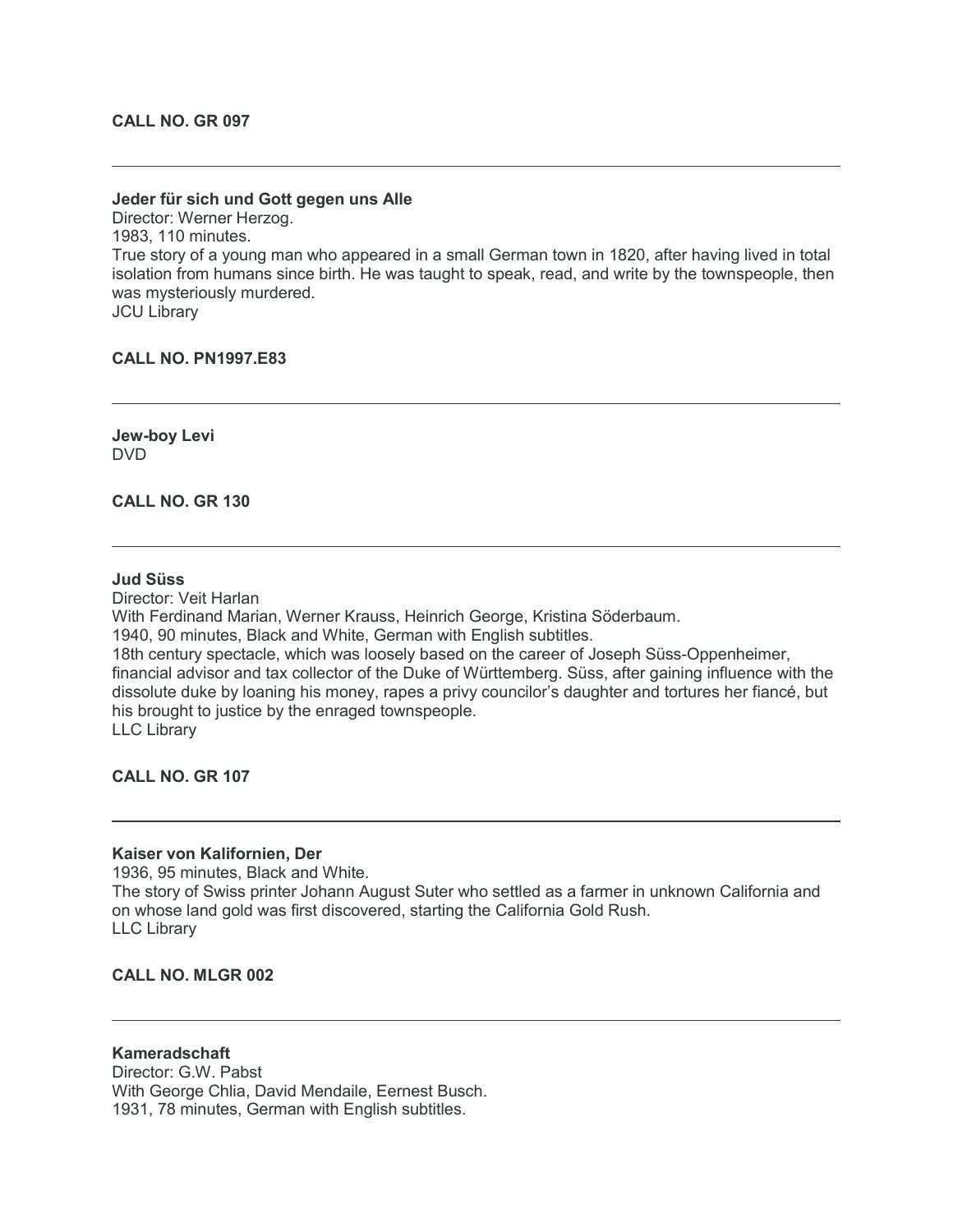Gas explosions collapse a mine on the French/German border, trapping a group of French miners within. When rescue operations west of the border prove futile, a daring mission is mounted by a crew of German miners. An inspiring plea for unity. LLC Library

# **CALL NO. GR 078**

#### **Karneval in Köln – Hochzeit im Odenwald** 35 minutes, Inter Nationes, Bonn. LLC Library

# **CALL NO. GR 049**

**Kassell** see Germany Live

# **Kleider machen Leute**

Director: Helmut Käutner With Heinz Rühmann, Hertha Feiler, Aribert Wascher. 1940, 107 minutes, Black and White, German dialogue. Gottfried Keller's novella is the basis for this comedy about a journeyman tailor in 19th century Switzerland who is suddenly treated as if he were a man of high station. LLC Library

**CALL NO. GR 101**

**Koblanks, Die** – see Heimat LLC Library

**Kolberg** Director: Veit Harlan. Epic of Prussian town's rebellion against Napolean's occupational forces. LLC Library

# **CALL NO. GR 029**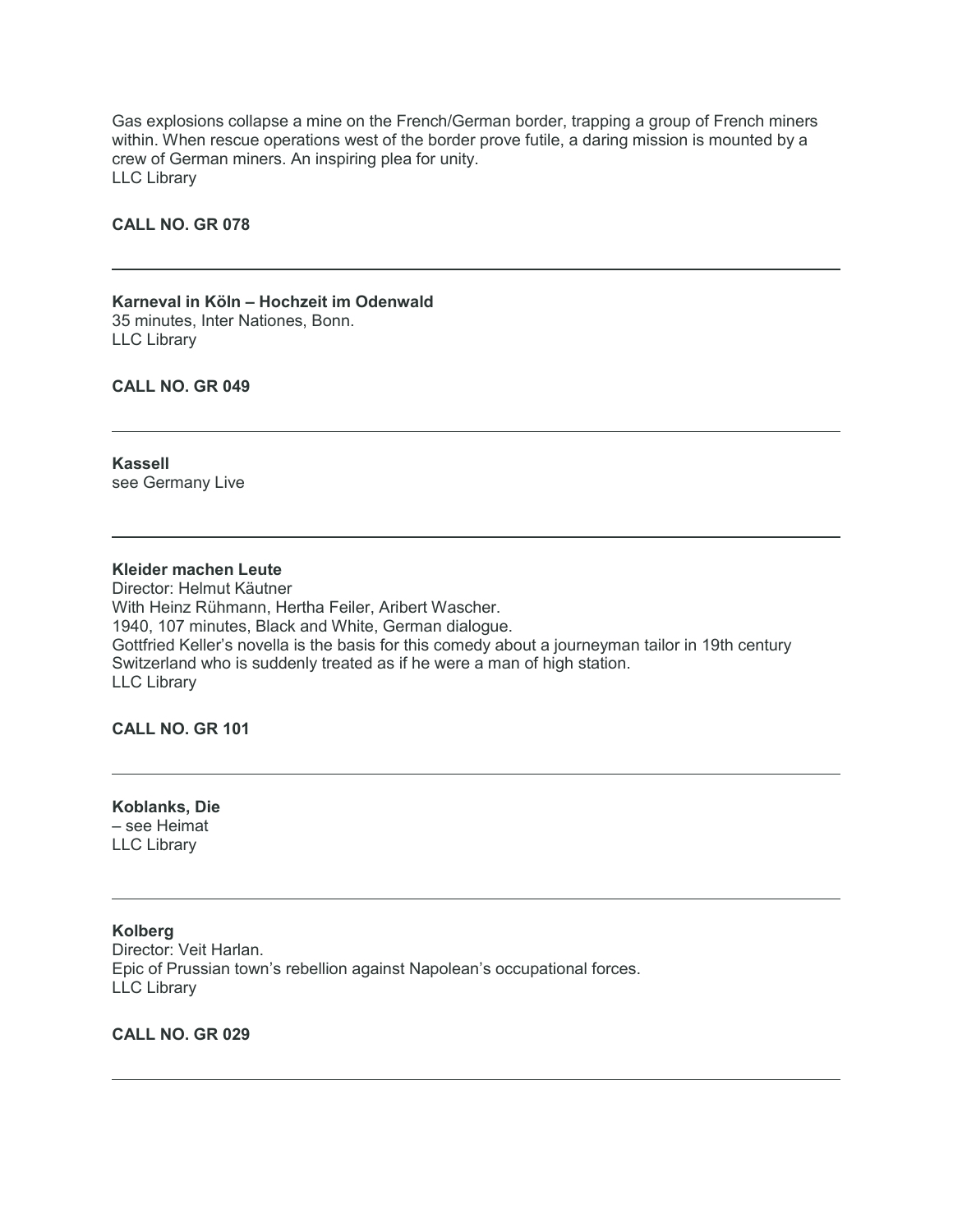**Kruzes Leben lang, Ein** Kruzes Leben lang, Ein Alte Leute werden manchmal wunderlich LLC Library

# **CALL NO. GR 052-A**

**Lahn, Die** Lahn, Die – See Germany Live

**Lohengrin** Richard Wagner Director: Levine With Peter Hofman, Leonie Rysanek, Eva Marton. 1986, 220 minutes, German with English subtitles. Two cassettes with booklet. The medieval romance of the swan-knight, who comes miraculously to save the falsely accused Elsa of Brabant, is one of Wagner's most popular operas. JCU Library – Call Number:

#### **CALL NO. MT100.W231986**

**Love in German, A** Director: Andrzej Wajda With Hanna Schygulla, Piotr Lysak. 1984, 107 minutes, German with English subtitles. Forbidden romance between a German soldier's wife and a Polish P.O.W. in 1942. LLC Library

#### **CALL NO. GR 075**

# **Luther**

With Stacy Keach, Patrick McGee, Hugh Griffith, Robert Stephens. 1974, 108 minutes. Inspiring adoptation of John Osborne's stage play about the German cleric whose convictions and courage led to the Reformation and changed the course of Western thought. LLC Library

### **CALL NO. MLGB 002**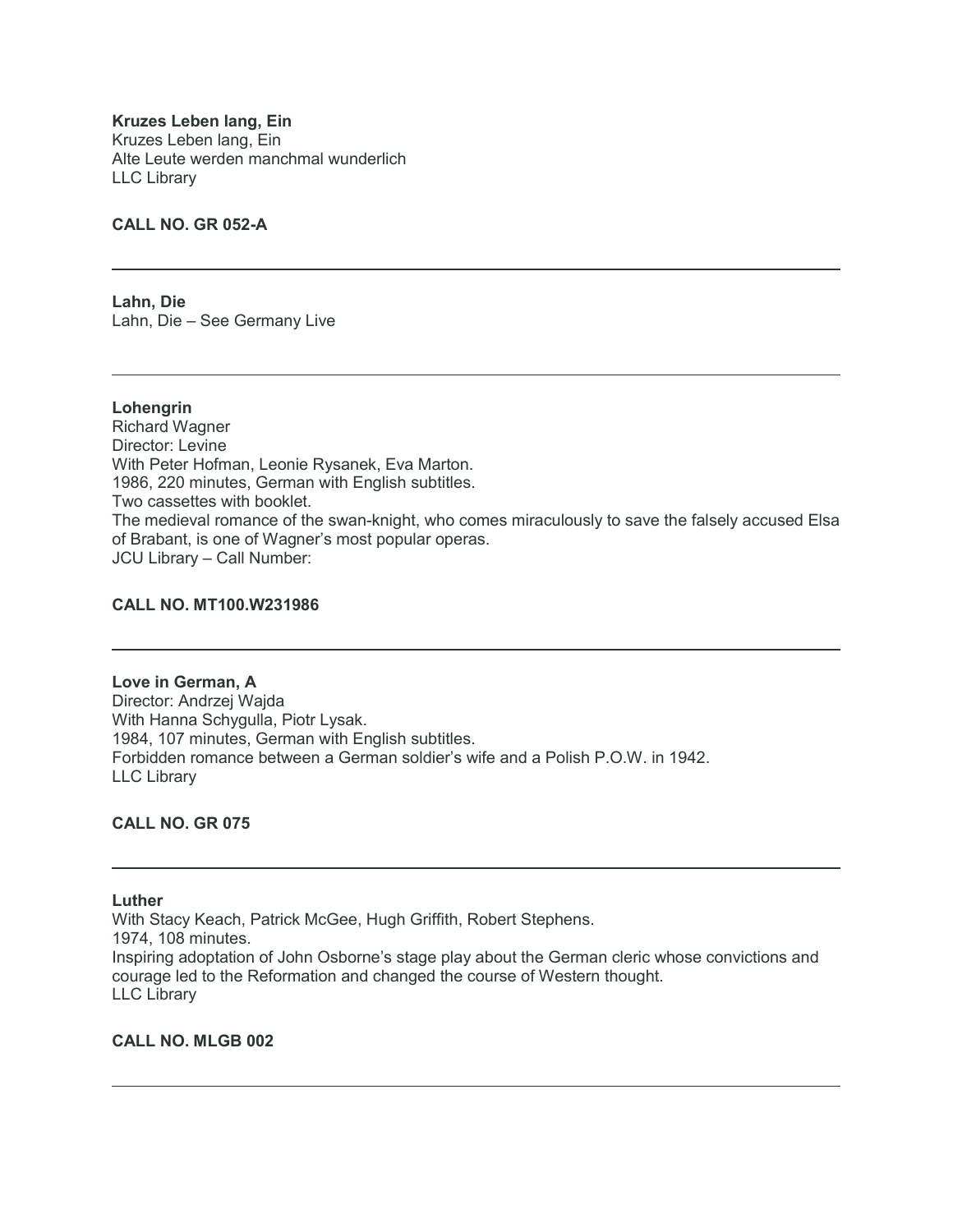Director: Fritz Lang with Peter Lorre. 1931, 95 minutes, German with English subtitles. Police and criminals alike track down a psychopathic child killer in this masterpiece. LLC Library

# **CALL NO. GR 010-A/B**

**Making of the German Nation, The, 2nd Edition** Making of the German Nation, The, 2nd Edition 95 minutes. LLC Library

**CALL NO. GR 102**

#### **Man from Kiel, The** – see Heimat: Derrick LLC Library

# **Maria Stuart**

with book. Friedrich Schiller. 12 minutes, Inter Nationes, Bonn. LLC Library

#### **CALL NO. GR 050**

**Martin Luther** Director: Irving Pichel With Nial McGinnis, John Ruddock. 1953, 105 minutes. Masterful retelling of the life and works of the man who strived for reform and birthed the Protestant Reformation. Despite ex-communication and exile, he survived to see his beliefs take hold throughout Europe. LLC Library

**CALL NO. GR 079**

**Maybe…Maybe Not**

#### **M**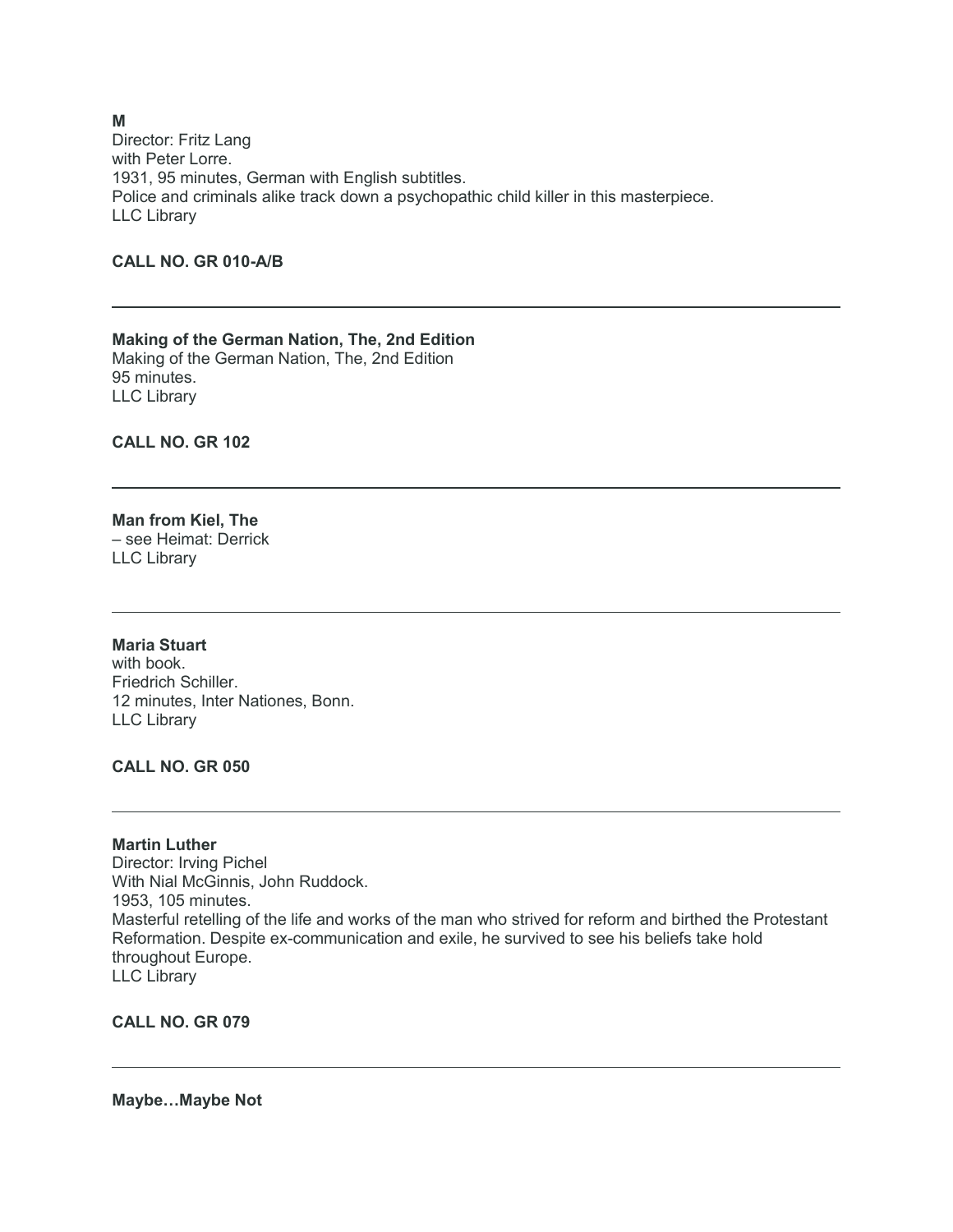Director: Sonke Wortmann

With til Schiger, Katja Reimann, Joachim Krol.

1996, 93 minutes, German with English subtitles.

A hilarious looks that the mistaken sexual identity, Maybe…Maybe Not deftly explores the comic possibilities of what happens when two gender worlds clash. The story revolved around a handsome main character Axel, an open-minded heterosexual whose girlfriend, Doro, has just thrown him out for cheating on her. The only place he can find to sleep is at the apartment of Norbert, a gay acquaintance who would like nothing better than to seduce Axel. Doro announces that she is pregnant, then finds Axel and Norbert in a compromising position and decides that her lover is gay. In the comedy of errors that follows, everything Axel does goes hilariously wrong. Will Axel's life ever be normal again? Maybe…Mabye Not. LLC Library

**CALL NO. GR 105**

**Mephisto** Director: Istvan Szabo With Klaus Maria Brandauer. 1981, 97 minutes, dubbed in English. Vain actor who compromises himself in order to continue performing in Nazi Germany. LLC Library

# **CALL NO. MLHU 003**

#### **Metropolis**

Director: Fritz Lang. 1926, 97 minutes, silent with musical score. The definitive sci-fi film with its city of the future, special effects, and the story of love against a background of social conflict. [A delightful story of love conquering all, especially in the dark forces.] LLC Library

# **CALL NO. GR 011-A**

#### **Metropolis**

Director: Fritz Lang, reproduced by Giorgio Moroder. 1984, 87 minutes. Restored 1926 silent version, colorized, boasting rock songs by Freddi Mercury, Pat Benatar, Billy Squire, and others. LLC Library

# **CALL NO. GR 011-B**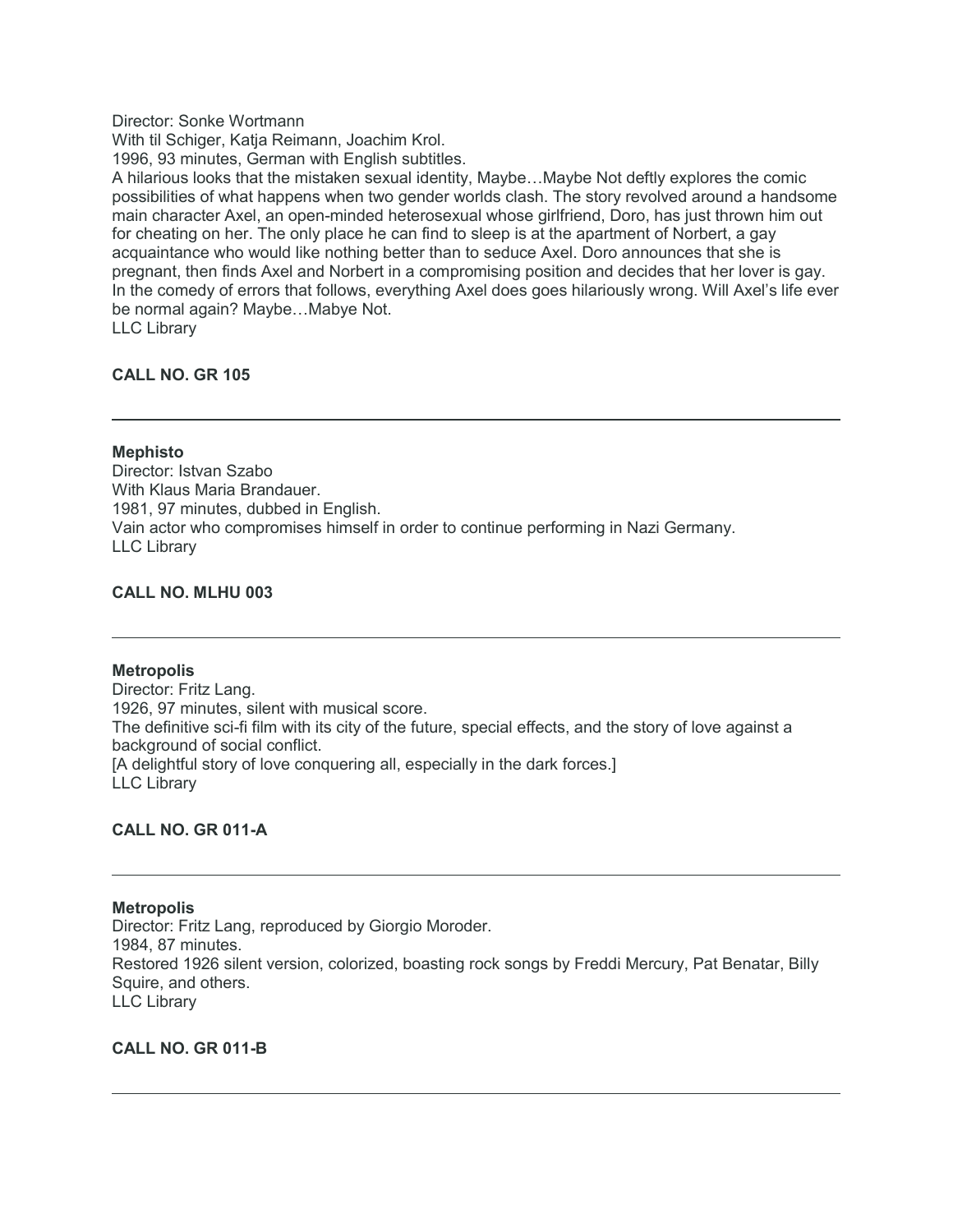**Mies van der Rohe** see Was heißt hier Deutsch? LLC Library

**Minna von Barnhelm** with book. G.E. Lessing. Inter Nationes, Bonn. LLC Library

**CALL NO. GR 087**

#### **Mädchen in Uniform**

Director: Leontine Sagan With Hertha Thiele, Dorothea Wieck, Emilia Unda. 1931, 90 minutes, German with English subtitles, Black and White. Highly controversial when first released, this drama of a lonely student in a girl's boarding school and her infatuation with a female teacher is recognized as a classic of early German cinema. LLC Library

**CALL NO. GR 039**

# **New Germany, The (Cassette 1)** 1991, 17 minutes. Cassette 1: Nation without a Country.

Up to Peace of Münster. LLC Library

**CALL NO. GR 103-A**

**New Germany, The (Cassette 2)** 1991, 23 minutes Cassette 2: The Emergence of a Modern State. LLC Library

**CALL NO. GR 103-B**

**Nosferatu, The Vampire** Director: F.W. Murnau with Max Schreck.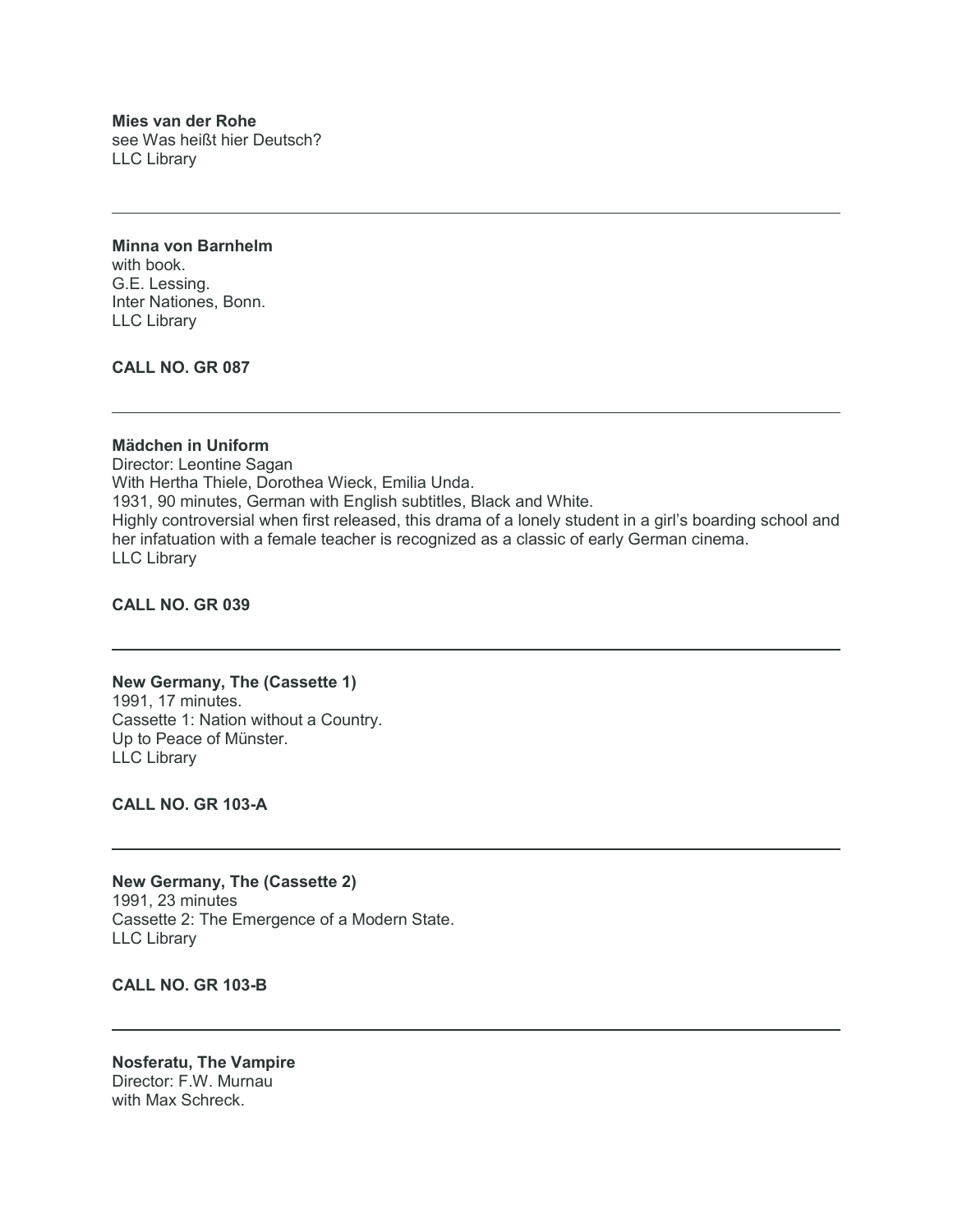1922, 60 minutes, silent with musical score. A masterpiece of silent German horror. The mysterious count Orlock heads for London, coffin in tow, to spread the plague of living death. LLC Library

### **CALL NO. GR 015**

**Oesterreich: Land und Leute** LLC Library

**CALL NO. GR 048**

#### **Opfergang**

Director: Veit Harlan with Carl Reddatz, Kristina Söderbaum, Irene von Meyendorff. 1944, 89 minutes, German dialogue. Based on a novel by R.G. Binding set in the world of the landed Hamburg upper class, this popular romance portrays a wife's sacrificial kindness to her husband and his lover. LLC Library

**CALL NO. GR 062**

#### **Orphan Boy of Vienna, An**

1937, 87 minutes, German with English subtitles. Delightful family tale of a young foundling who is taken into a prestigious music school and looked after by a kindly nun. The Vienna Boys Choir stars in this musical drama. LLC Library

**CALL NO. GR 004**

**Porträt Friedrich Schiller** with book Inter Nationes, Bonn. LLC Library

**CALL NO. GR 047-A**

**Porträt of an Artist: Kaspar David Friedrich**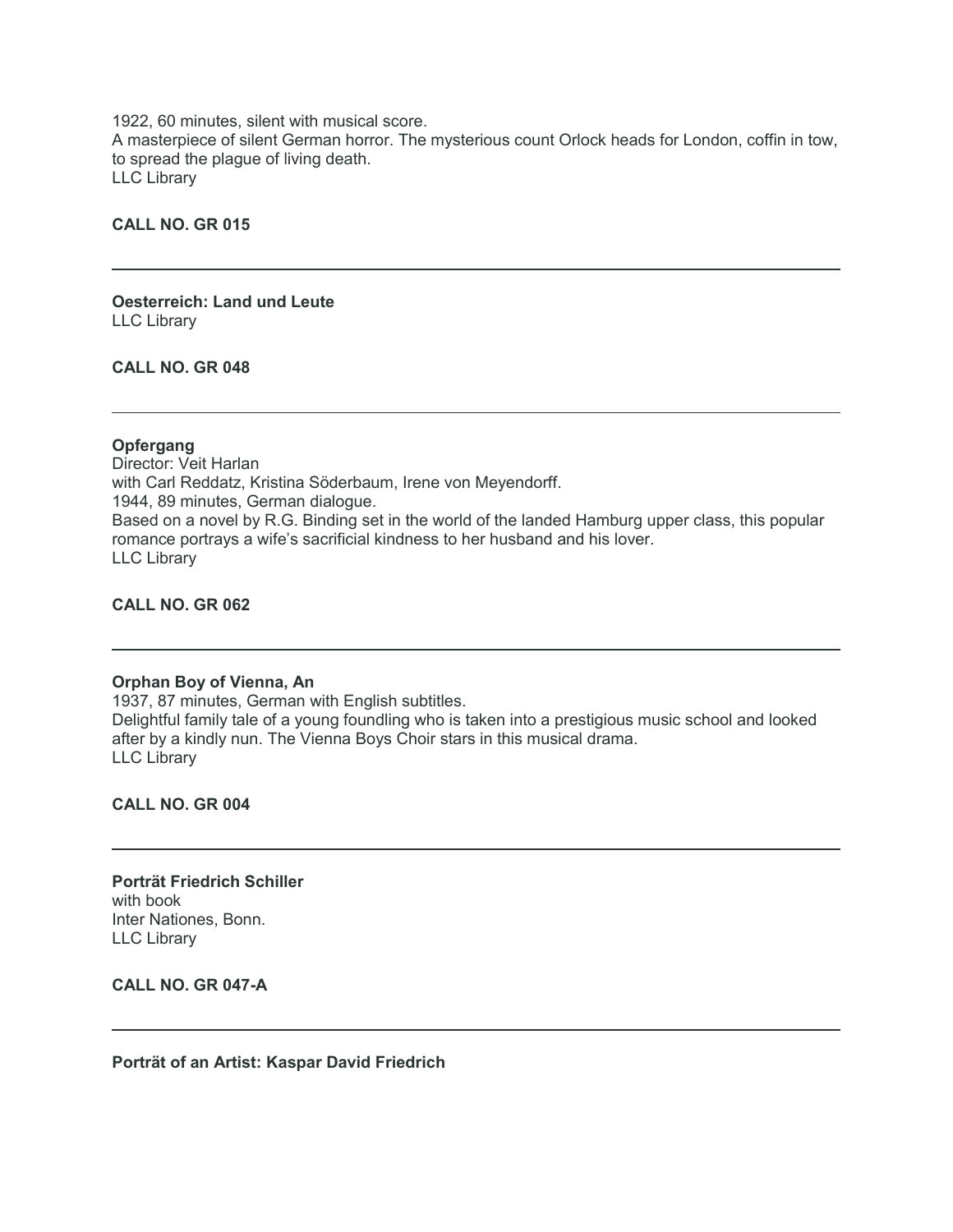Director: Peter Schamoni. 1991, 39 minutes. LLC Library

# **CALL NO. GR 058**

### **Practice of Love, The**

Director: Valie Export

with Adelheid Arndt, Rüdiger Vogler, Hagnot Eliscka.

1984, 90 minutes, German with English subtitles.

Judith, a journalist, investigates a murder which implicates her two lovers, an arms dealer and a psychiatrist. Through these relationships, Judith discovers that in the world of male power struggles, love is complicated, marginal or impossible. The film makes a stunningly coherent indictment of male-dominated society.

The story has several beginnings, returns at the end of the film to the beginning in a breathless Uturn and is characterized by variations of merging cinematographic reality and hallucinatory dreams. LLC Library

# **CALL NO. GR 110**

# **Promise, The (Das Versprechen)**

Director: Margarethe von Trotta with

Anian Zollner, Meret Becker.

1995, 115 minutes, German with yellow English subtitles.

A riveting saga of two lovers trapped on opposite sides of the Berlin Wall. In 1961, on the eastern side of a Germany divided, The Promise tells the story of Konrad and Sophie – two teenagers who've planned their escape to the west. As Sophie successfully flees, Konrad falters, and at that moment, they both realize their lives will never be the same.

The two are forced to live apart despite the fact that a torch still burns between them. Only when the Wall comes down can the flood of emotions break free.

Wonderfully photographed, superbly acted, and artfully directed, this epic story provides great insight into the power and endurance of love.

LLC Library

# **CALL NO. GR 144 (DVD – region 2), GR 098 (VHS tape)**

**Putz dir die Schuhe ab** Putz dir die Schuhe ab LLC Library

**CALL NO. GR 052-B**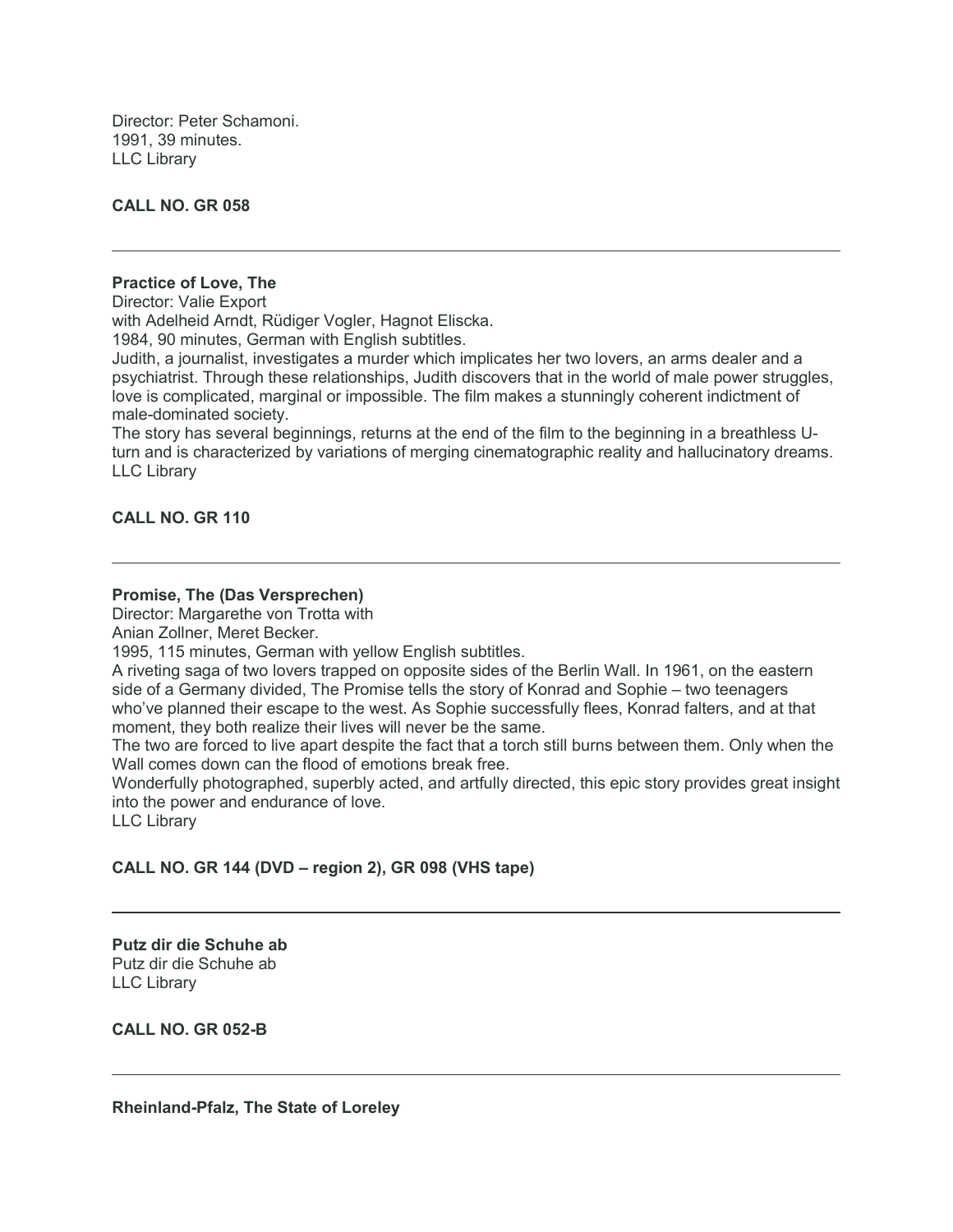15 minutes. LLC Library

**CALL NO. GR 057**

**Rosa Luxemburg CALL NO. GR 127**

#### **Run Lola Run**

1999 Stefan Arndt, producer. Starring Franka Potente and Moritz Bleibtreu A thrilling post-MTV, roller-coster ride, Run Lola Run is the internationally acclaimed sensation about two star-crossed lovers who have only minutes to change the course of their lives. Time is running out for Lola (Franka Potente). She's just received a frantic phone call from her boyfriend Manni (Moritz Bleibtreu), who's lost a small fortune belonging to his mobster boss. If Lola doesn't replace the money in twenty minutes, Manni will surely suffer severe consequences. Set to a throbbing techno score, "Lola's like a human stun gun!" – Peter Rainer, New York Magazine DVD special features: German or English, with English and French subtitles

**CALL NO. GR 136**

**Schwarzwaldklinik, Die (folge 6)** Die Mutprobe / Vaterschaft. 1989, 90 minutes, German LLC Library

**CALL NO. GR 091 F**

**Schwarzwaldklinik, Die Folge 1. Die Heimkehr** 1989, 90 minutes

**CALL NO. GR 090-A**

**Schwarzwaldklinik, Die Folge 2. Hilfe für einen Mörder / Der Weltreisende** 1989, 90 minutes

**CALL NO. GR 090-B**

**Schwarzwaldklinik, Die Folge 3. Sterbehilfe / Die Entführung**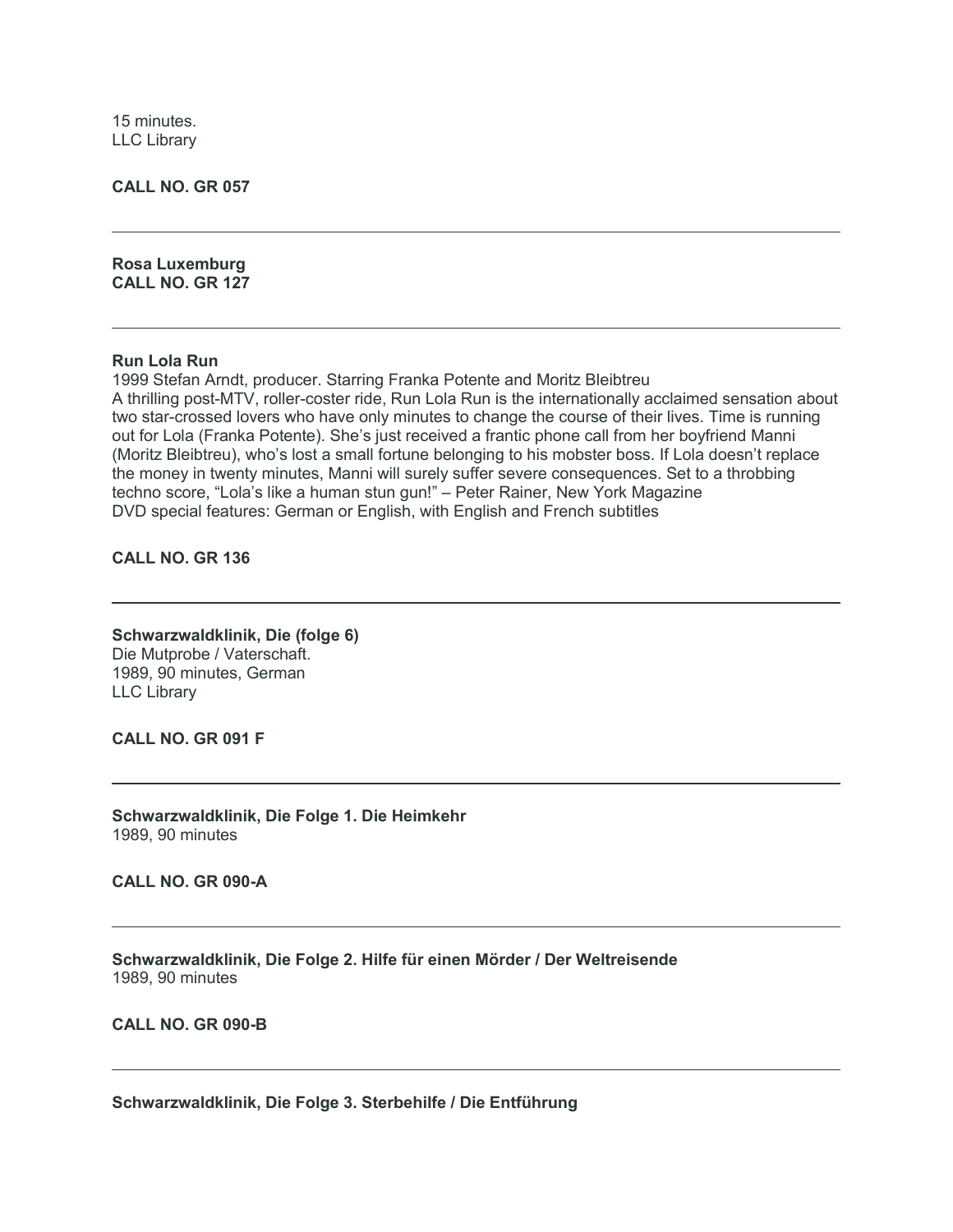1989, 90 minutes

### **CALL NO. GR 090-C**

**Schwarzwaldklinik, Die Folge 4. Die Wunderquelle / Die Schuldfrage** 1989, 90 minutes

**CALL NO. GR 090-D**

**Schwarzwaldklinik, Die Folge 5. Der Dieb / Der Kunstfehler** 1989, 90 minutes

**CALL NO. GR 090-E**

**Schwarzwaldklinik, Die Folge 6. Die Mutprobe / Vaterschaft** 1989, 90 minutes

**CALL NO. GR 090-F**

**Spies CALL NO. GR 053**

**Stroszek CALL NO. GR 065**

**Sugarbaby CALL NO. GR 081**

**Teleskop: Landeskunde im ZDF CALL NO. GR 041 copy 1**

**Teleskop: Landeskunde im ZDF CALL NO. GR 041 copy 2**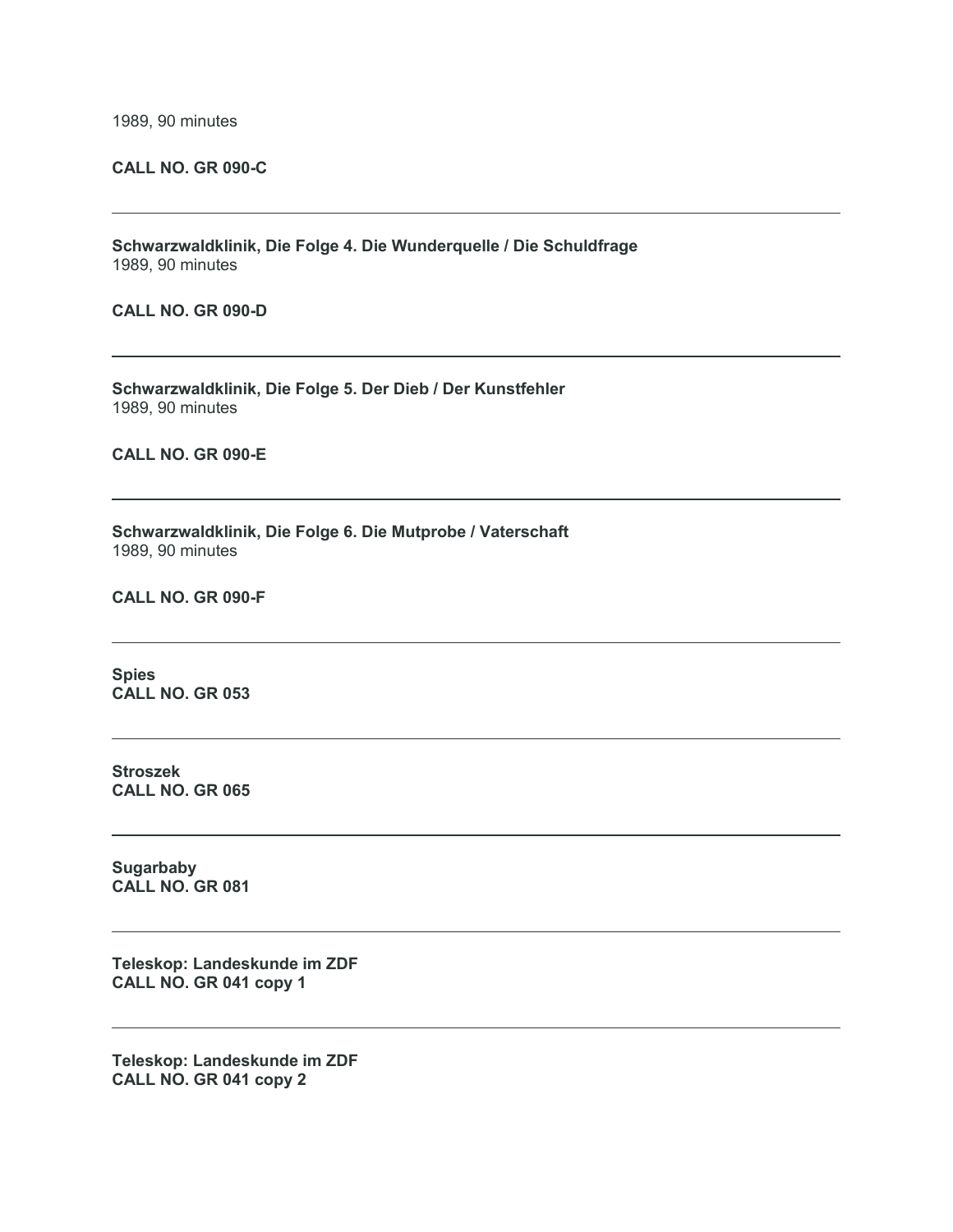**Test the West! Metamorphosis in East Germany (part 1) CALL NO. GR 042 A**

**Test the West! Metamorphosis in East Germany (part 2) CALL NO. GR 042 B**

#### **The Edukators**

2004 130 minutes German with optional English subtitles DVD

Actors: Knut Berger, Bernhard Bettermann, Oliver Bröcker, Daniel Brühl, Sebastian Butz

Jan (Daniel Brühl, Ladies in Lavender) and Peter are the best friends behind the radical and mysterious group The Edukators, united by their passion to change the world, in "The funniest, most original movie I've seen all year." (David Edwards, The Daily Mirror). When the rich go on vacation, The Edukators break into their homes. They don't steal, but simply rearrange everything, leaving the message "Your days of plenty are numbered." When Peter's girlfriend Jule (Julia Jentsch, winner, Best Young Actress, 2005 Bavarian Film Awards) moves in, she joins them in their subversive activities. But when a rich businessman catches them in the act, they rashly decide to kidnap him. Faced with the values of the generation in power, they will see what kind of revolutionaries they are, if their friendship can survive, and discover if they truly work in the interest of the greater good, or just in their own self-interest. Passions rage and loyalties shatter in director Hans Weingartner's exciting film that's "Fresh, biting, gripping, tender, and tense." (The Telegraph On Sunday )

**CALL NO. GR 140**

**The Harmonists CALL NO. GR 126**

**The Legend of Rita** DVD

**CALL NO. GR 133**

**The Lost Honor of Katharina Blum CALL NO. GR 124**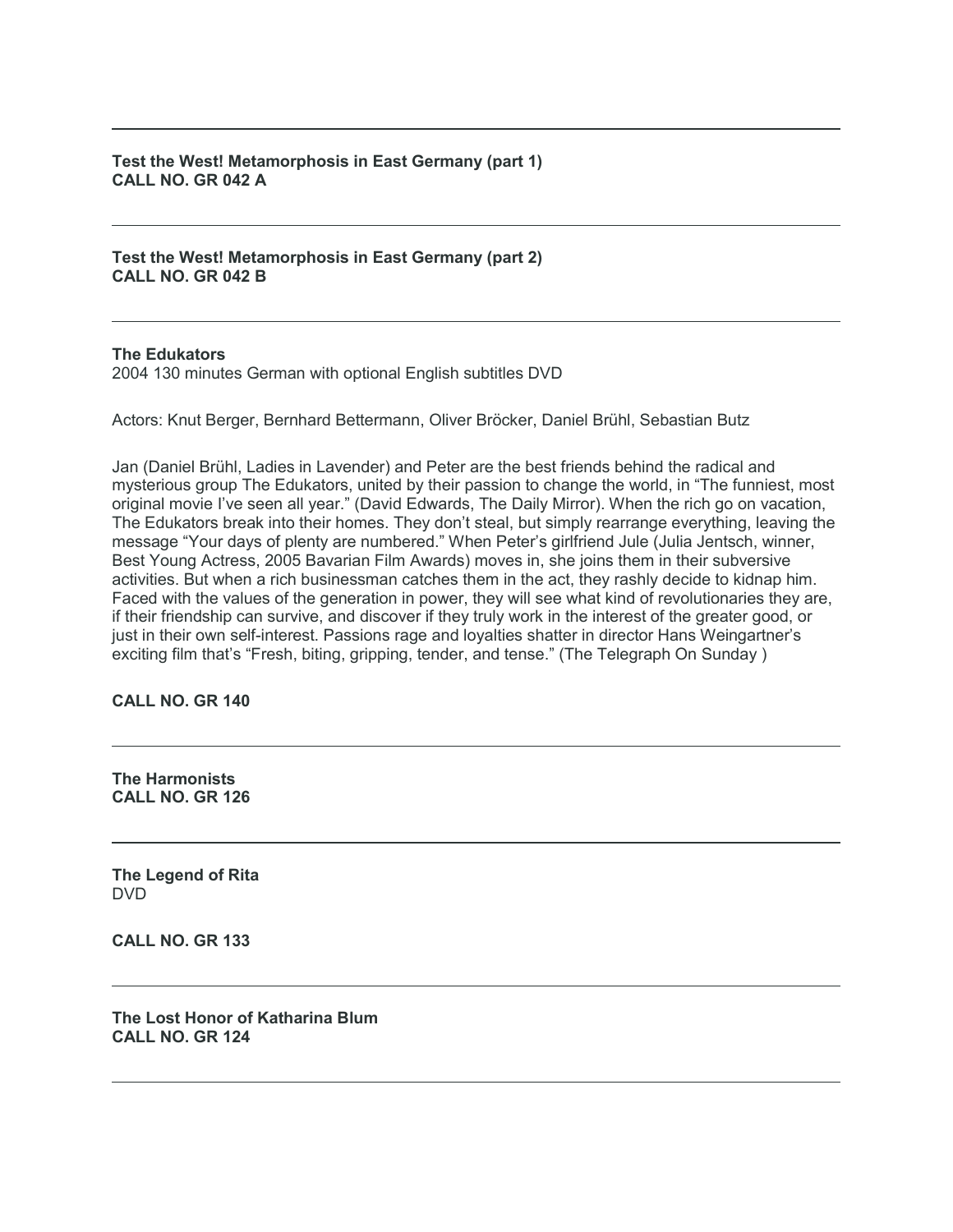**The Nasty Girl CALL NO. GR 128**

**The Stationmaster's Wife CALL NO. GR 108**

**The Story of Silent Night CALL NO. GR 074**

**The Student of Prague CALL NO. GR 007**

**The Threepenny Opera CALL NO. GR 085**

**Tiefland CALL NO. GR 080**

**Triumph of the Will CALL NO. GR 014**

**Vienna is Different CALL NO. GR 043**

**Werther CALL NO. GR 099**

**Westfront 1918 CALL NO. GR 033**

**What do those Old Films Mean? Vol. 6 – Germany 1926-1932 CALL NO. GR 063**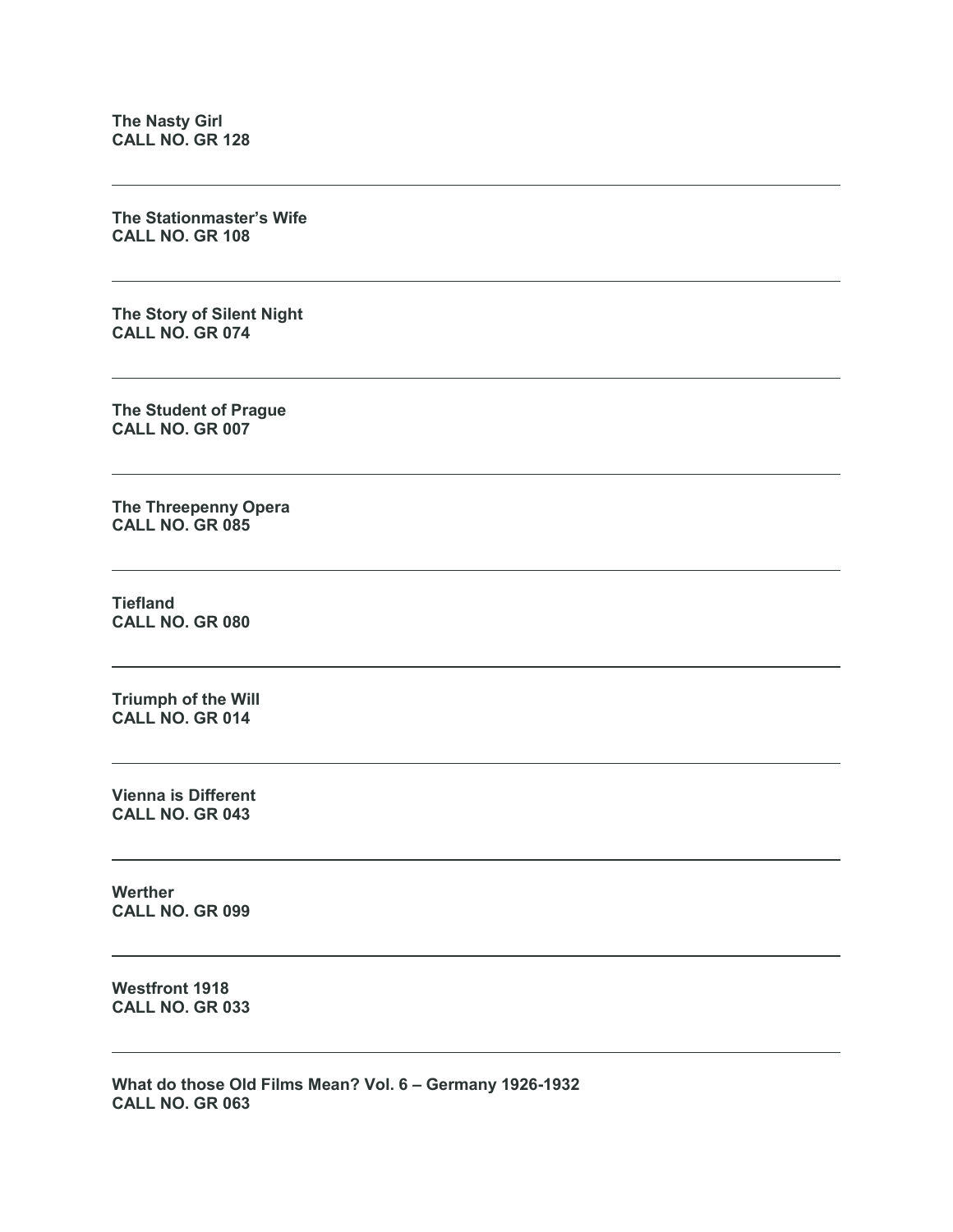**Wings of Desire CALL NO. GR 055**

**Woyzeck CALL NO. GR 070 A &CD4**

**Woyzeck CALL NO. GR 070 B**

**Wrong Move CALL NO. GR 056**

**Zielpunkt Deutsch (cassette 1) CALL NO. GR 092 A**

**Zielpunkt Deutsch (cassette 2) CALL NO. GR 092 B**

**Zielpunkt Deutsch (demo cassette) CALL NO. GR 092 C**

#### **The Lives of Others**

2006 Run Time: 137 minutes Language: German Optional Subtitles: English, Spanish, French DVD

Director: Florian Henckel von Donnersmarck Actors: Martina Gedeck, Ulrich Mühe, Sebastian Koch, Ulrich Tukur, Thomas Thieme

This critically-acclaimed, Oscar®-winning film (Best Foreign Language Film, 2006) is the erotic, emotionally-charged experience Lisa Schwarzbaum (Entertainment Weekly) calls "a nail-biter of a thriller!" Before the collapse of the Berlin Wall, East Germany's population was closely monitored by the State Secret Police (Stasi). Only a few citizens above suspicion, like renowned pro-Socialist playwright Georg Dreyman, were permitted to lead private lives. But when a corrupt government official falls for Georg's stunning actress-girlfriend, Christa, an ambitious Stasi policeman is ordered to bug the writer's apartment to gain incriminating evidence against the rival. Now, what the officer discovers is about to dramatically change their lives – as well as his – in this seductive political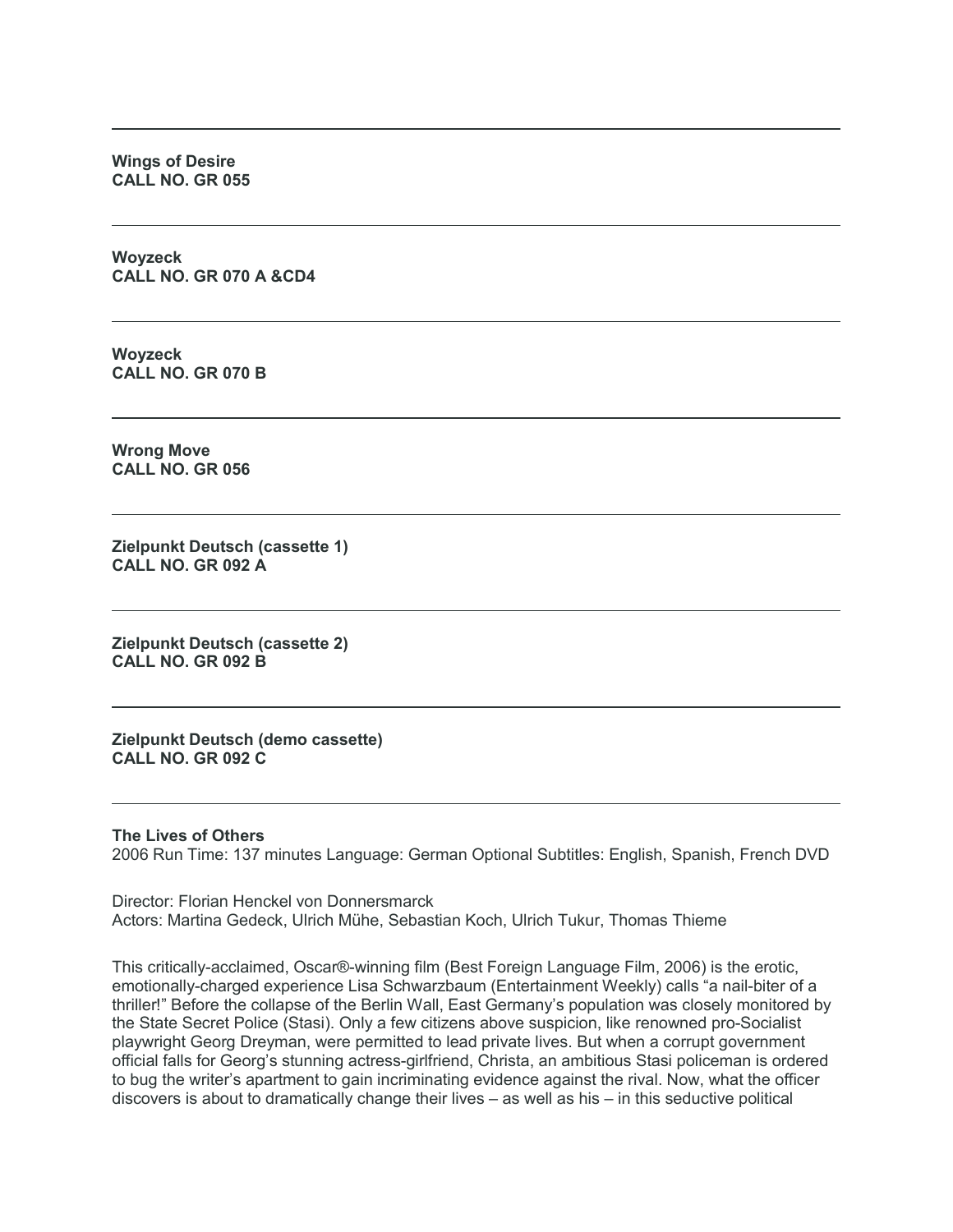thriller Peter Travers (Rolling Stone) proclaims is "the best kind of movie: one you can't get out of your head."

**CALL NO. GR 142**

#### **The White Ribbon**

2009 Run Time: 144 minutes Language: German Subtitles: English DVD

Actors: Susanne Lothar, Ulrich Tukur Director: Michael Haneke

On the eve of World War I, strange accidents in a small Protestant village in Northern Germany involve the children and teenagers of a choir run by the schoolteacher and their families. The abused and suppressed children of the villagers seem to be at the heart of this mystery as these events gradually take on the character of a punishment ritual.

# **CALL NO. GR 143**

#### **Das Versprechen**

1995 Run Time: 115 minutes Language: German DVD Region 2 PAL (won't play in standard North American DVD player) NO SUBTITLES – for subtitles, see same movie, "The Promise" GR 098

Director: Margarethe von Trotta Actors: Corinna Harfouch, Meret Becker, August Zirner, Anian Zollner, Susanne Ugé

# **CALL NO. GR 144**

#### **When We Leave**

2010; Run Time: 115 minutes; Language: German, Turkish; Subtitles: English; DVD

Director: Feo Aladag Actors: Sibel Kekilli, Nizam Schiller, Derya Alabora, Settar Tanriogen, Florian Lukas

A German-born woman flees from her oppressive marriage in Istanbul, taking her son with her. She hopes to find a better life with her family in Berlin, but her unexpected arrival creates intense conflicts. Her family is trapped in their conventions: they're torn between their love for her and the traditional values of their community. German Actress, Feo Aladag makes her sensational directorial debut in this heartbreaking drama. Germany's Official Selection for the 2011 Academy Awards.

# **CALL NO. GR 145**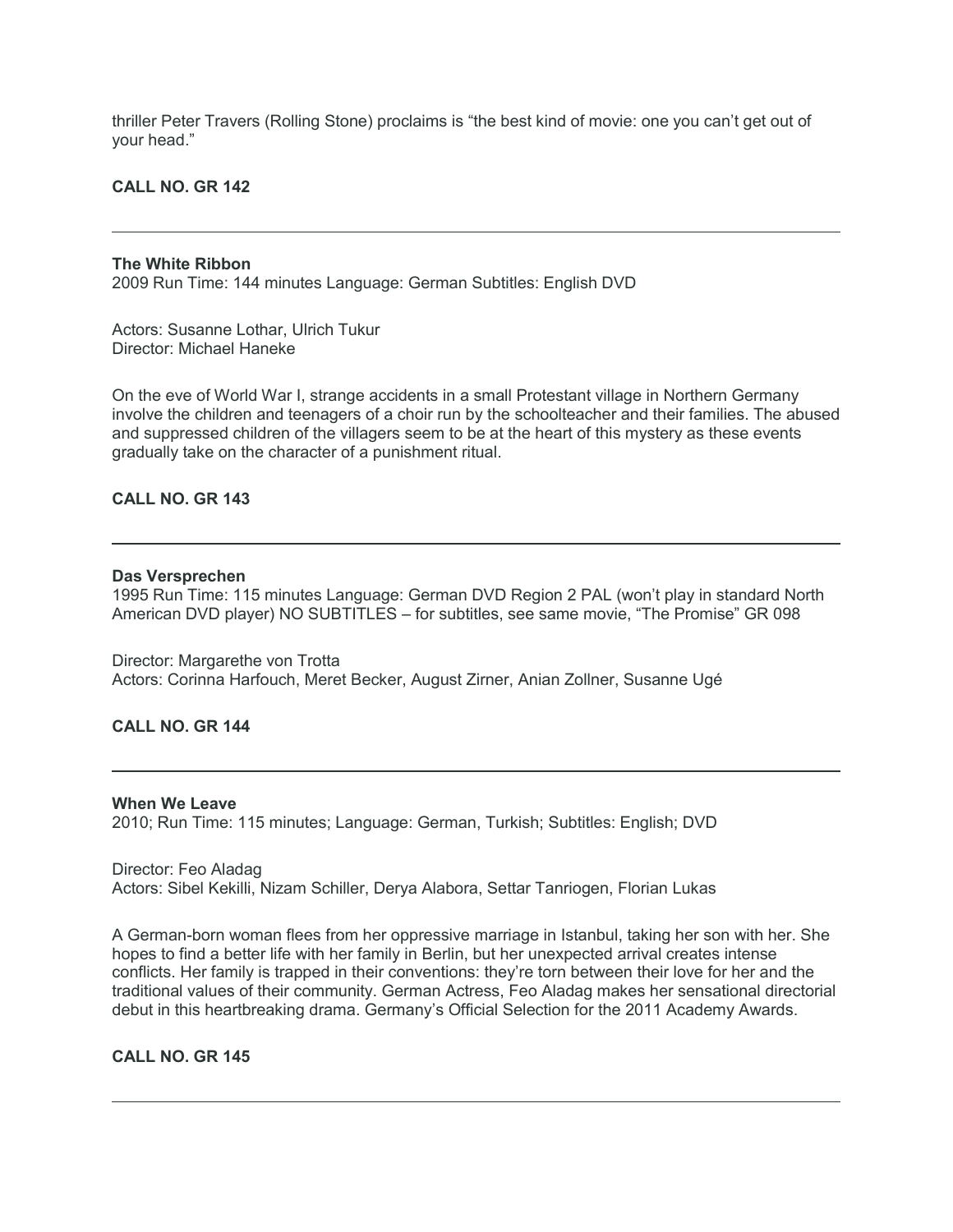#### **Winnetou I / Winnetou II / Winnetou III**

1965; Run Time: 277 minutes;Language: German or English (selectable); Subtitles: English; Region 2 DVD: it WILL NOT play on standard US DVD player; 3-DVD Set; The film Winnetou III does NOT have English language selections

Director: Harald Reinl Actors: Lex Barker, Pierre Brice, Marie Versini, Mario Adorf, Walter Barnes

#### Winnetou I: Apache Gold:

Apache Gold was a German/French/Yugoslav coproduction, originally titled Winnetou I. Teil (British title: Winnetou the Warrior). It was one of a series of European Technicolor westerns based on the 'Winnetou' stories of German author Karl May. As in most of these films, French actor Pierre Brice stars as Winnetou, here dedicated to halting the activities of gold raiders in Apache territory. Apache Gold was released on a limited basis in the US by Columbia Pictures; in some cities, the film went directly to television.

Winnetou II: The Last Of The Renegades:

In this western, an entry in the 'Winnetou' series based on Germany's Karl May's novels, follows the attempts of two con men to cheat the Apaches out of their oil rights. They are foiled by Old Shatterhand and Winnetou, his Apache partner. The film was made on location in Yugoslavia.

Winnetou III: The Desperado Trail:

American actor Lex Barker and Frenchman Pierre Brice are teamed once again in the Teutonic western Winnetou, Part III. The noble Indian Winnetou and his friend Old Shatterhand battle settlers who have been duped by an unscrupulous land grabber into a war with the Apaches.

#### **CALL NO. GR 146**

#### **Colonel Redl**

1985; Run Time 142 minutes; Language: German; sutitles: English; VHS tape

Director: Istvan Szabo Actors: Klaus Maria Brandauer, Hans Christian Blech, Armin Muller-Stahl

A sweeping historical epic of power, intrigue, love and lust set in Austria during the turbulent years before the start of World War I.

COLONEL REDL is the story of Alfred Redl, the son of a poor railway worker who, through driving ambition, became the head of military intelligence and commander of the 8th Army in Prague. This drama vividly recreates Redl's life from his childhood in military school to his mysterious end amidst rumors of deceit and adultery.

**CALL NO. GR 147**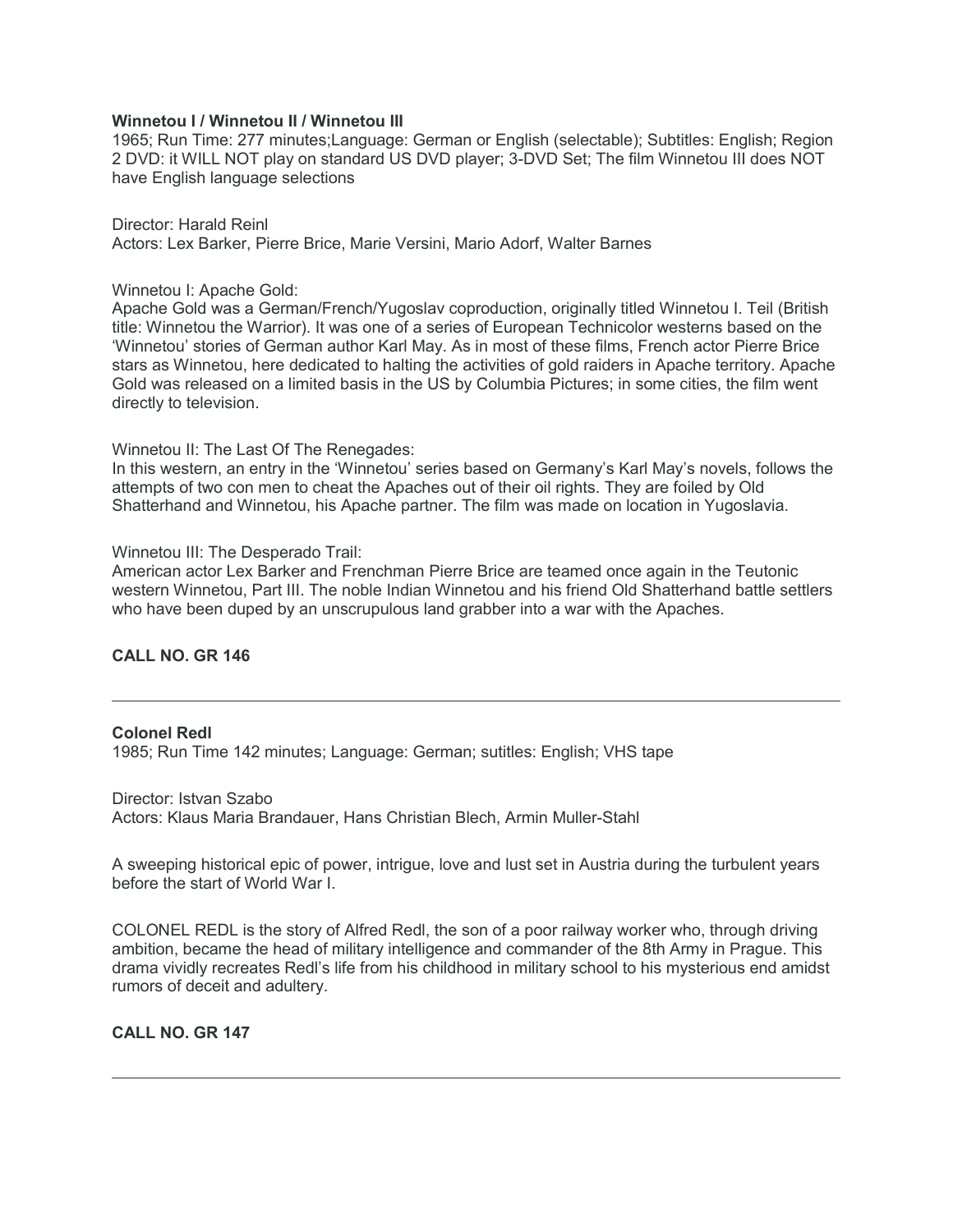#### **The Marquise of O**

1999; Run Time: 102 minutes; Language: German; subtitles: English; VHS tape

Director: Eric Rohmer Actors: Edith Clever, Ruth Drexel, Bernhard Frey, Bruno Ganz, Hesso Huber

Set in 18th century Italy during the Franco-Prussian War, THE MARQUISE OF O centers on a young widow (Edith Clever) who is saved from an attempted rape but then mysteriously finds herself pregnant several months later. Unaware of how this happened, she is sent away by her family and ends up marrying her rescuer, whom she doesn't know is the child's father.

# **CALL NO. GR 148**

#### **Solo Sunny**

1980; Run Time: 102 minutes; Language: German; subtitles: English; DVD

Directors: Konrad Wolf and Wolfgang Kohlhaase Actors: Renate Krößner, Alexander Lang, Dieter Montag, Heide Kipp, Klaus Brasch

A major success when it opened in 1980 and considered one of the most significant German films of all time. *Solo Sunny* more than any other DEFA film captures the vividness and realism of 70s film mavericks like Robert Altman and Hal Ashby.

The film centers around Sunny, a soulful, aspiring singer who falls in love, breaks hearts - and has her own broken (not for the first time). After being kicked out of her band, she tries to re-invent herself in East Berlin's underground scene. With Renate Krößner (Go For Zucker) giving an awardwinning performance as Sunny, this mesmerizing portrait of East Germany's youth also captures the gritty-glitzy Berlin of the 70s in its visuals and its catchy soundtrack.

### **CALL NO. GR 149**

#### **Rosenstrasse**

2005; Run time: 136 minutes; Language: German; Subtitles: English; DVD

Director: Margarethe Von Trotta Actors: Katia Riemann, Maria Schrader, Doris Schade

In the cold Berlin winter of 1943, hundreds of women stood, and waited, in defiance of the Nazis. While countless Jews were being sent to concentration camps for execution, Jewish husbands of Aryan wives suffered a different fate; they were separated from their families and imprisoned in a factory on a street named Rosenstrasse. On that street these women stood in protest, in the name of love until they were reunited with their men. This is the striking story of Rosenstrasse: where the power ofthe human will stands inconquerable - for hope, dignity and love.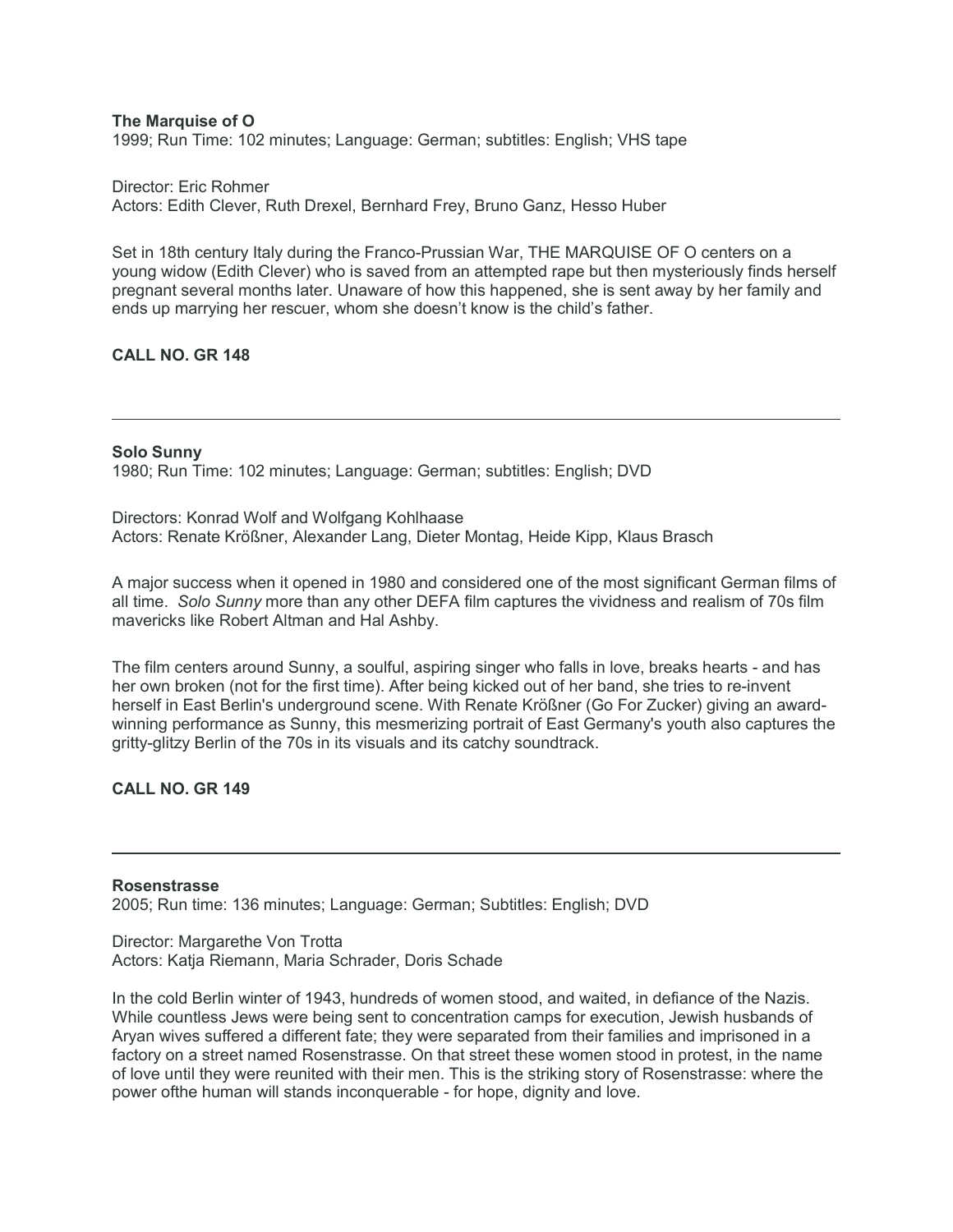#### **CALL NO. GR 150**

Cherry Blossoms 2008; Run time: 124 minutes; English, German and Japanese; Subtitles: English; DVD

Director: Doris Dörrie

One of Germany's foremost filmmakers, award-winning Doris Dörrie (*Men*, *Naked*, *Am I Beautiful*), directs this tender, emotionally intense and profoundly moving story of marital love. Only Trudi knows that her husband Rudi is suffering from a terminal illness. She decides not to tell him and convinces him to visit their family in Berlin. Then, suddenly, Trudi dies. Rudi is devastated but vows to make up for her lost life. And so he embarks on his last journey - to Tokyo - in the midst of the cherry blossom festival, a celebration of beauty, impermanence and new beginnings.

**CALL NO. GR 151**

# **Der Richter und sein Henker**

1974; Run Time: 92 minutes; Language: German; DVD - Region 2 disk

Director: Maximilian Schell

Actors: Jacqueline Bisset, Robert Shaw, Gabriele Ferzetti, Jon Voight, Martin Ritt

**CALL NO. GR 152**

#### **Naked Among Wolves**

2005; Run time: 100 minutes; Language: German; Subtitles: English; DVD

Director: Frank Beyer

Actors: Erwin Geschonneck, Armin Mueller-Stahl, Krystyn Wójcik, Fred Delmare, Viktor Avdyushko

Jankowski, a Polish prisoner from Auschwitz, arrives at the Buchenwald concentration camp hiding a little boy inside a suitcase. When the prisoners and members of the camp's covert resistance group discover the boy, his innocence moves many, yet his possible discovery by the camp guards threatens them all. NAKED AMONG WOLVES stars Academy Award Nominee Armin Mueller-Stahl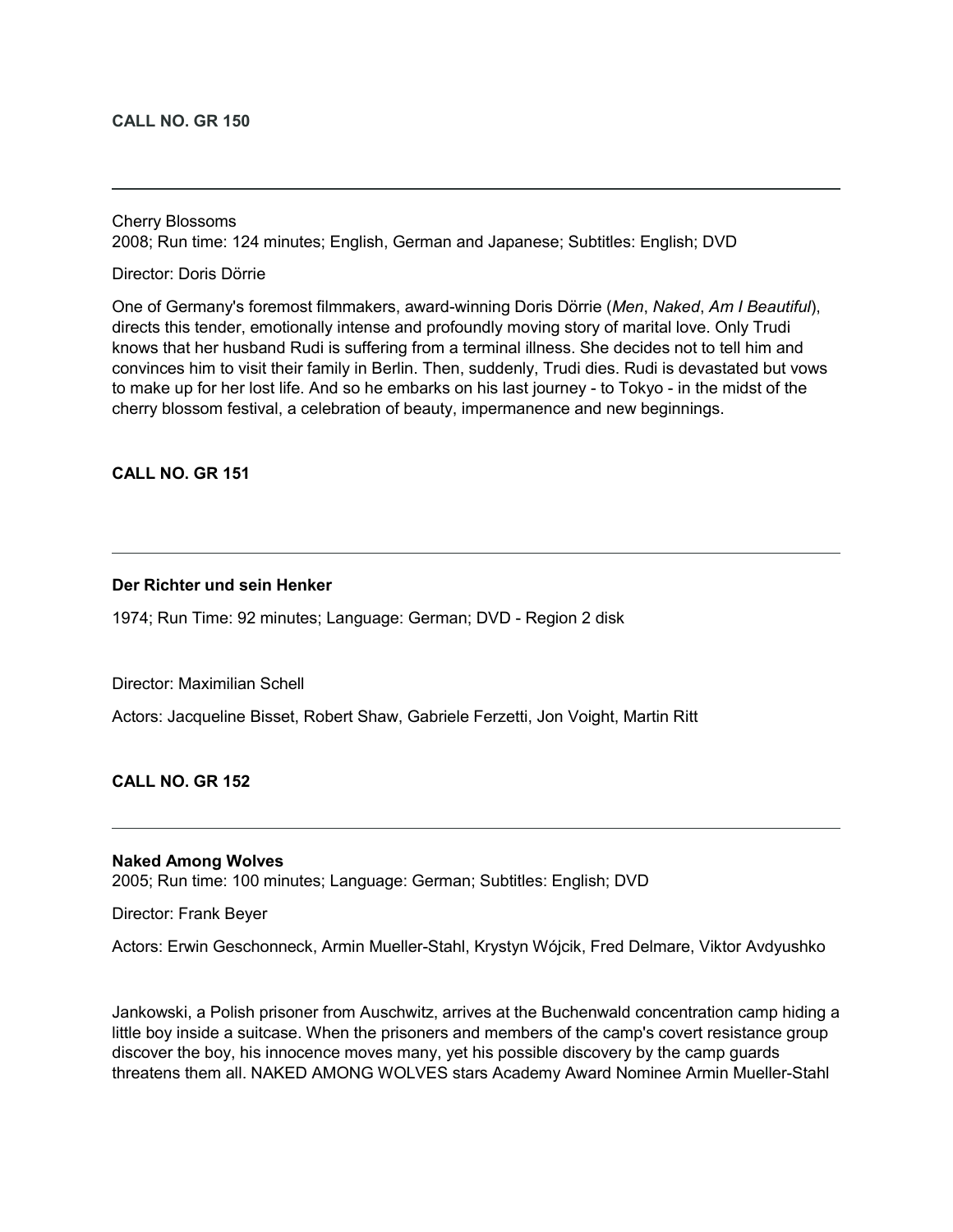(Shine, Avalon, Music Box, Utz) in one of his first film roles. Based on the novel by Buchenwald survivor Bruno Apitz, this was the first German film about life and death in a concentration camp.

#### **CALL NO. GR 153**

#### **Die Bleierne zeit**

2009; Run time: 102 minutes; Language: German; Subtitles: none; DVD region 2 disk

Actors: Jutta Lampe, Barbara Sukowa, Rüdiger Vogler, Luc Bondy, Vérénice Rudolph

# **CALL NO. GR 154**

# **The Baader Meinhoff Complex**

2010; Run time: 150 minutes; Language: German; Subtitles: English; DVD

Germany 1967: The children of the Nazi generation have grown up in the devastation their parents created. They vowed fascism would never rule again. In their fight for freedom they lost themselves in the cause and ignited a revolution around the world. Meet the original faces of terrorism, the Baader Meinhof Group, in this Academy Award- and Golden Globe-nominated film.

# **CALL NO. GR 155**

# **Go For Zucker**

2006; Run time: 95 minutes; Language: German; Subtitles: English; DVD

Actors: Henry Hübchen, Hannelore Elsner, Udo Samel, Golda Tencer, Steffen Groth

Director: Dani Levy

# **CALL NO. GR 156**

#### **Trace of Stones**

1966; Run time: 133 minutes; Language: German; Subtitles: English; DVD

Originally banned for its perceived anti-establishment message, this DEFA masterpiece was shown to great acclaim after the unification of Germany. Foreman Balla is the swaggering, self-proclaimed king of a massive construction site, and his co-workers stick close to him like musketeers. But when a new Party Secretary is sent in to bring the site under control, along with a beautiful young engineer named Kati, a love triangle ensues.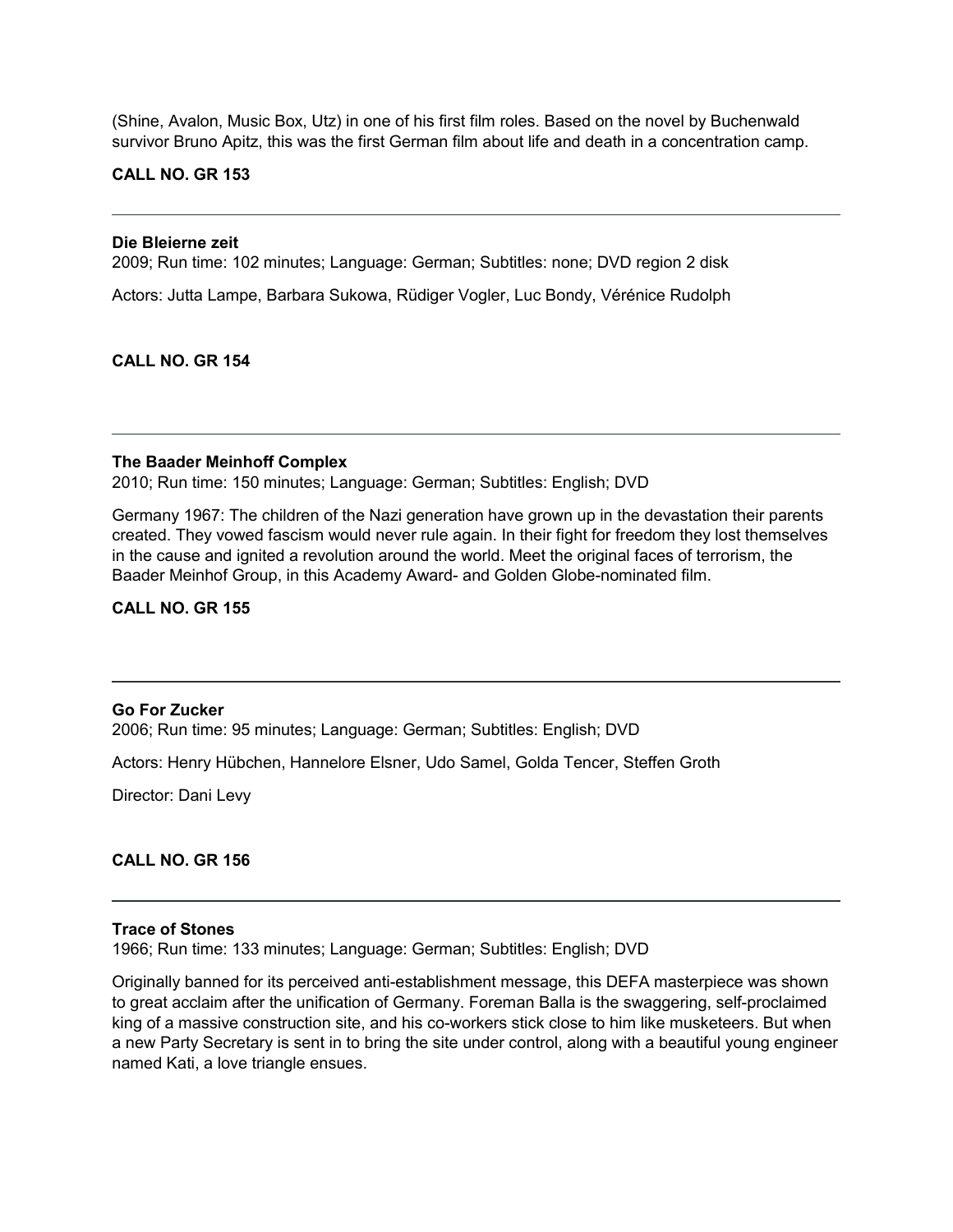# **CALL NO. GR 157**

# **Der Stellvertreter**

2003; Run time: 125 minutes; Language: German or English options for audio; Subtitles: none; DVD - region 2 disk

# **CALL NO. GR 158**

**Die Mitte** 2004; Run time: 83 minutes; Language: German; Subtitles: English; DVD

Actors: Pawel Bartoszewicz, Marc Baumgartner, Ralf Buberti, Dariusz Blaszczyk, Michal Hirko

Director: Stanislaw Mucha

# **CALL NO. GR 159**

### **Das Wunder von Bern**

2004; Run time: 113 minutes; Language: German; subtitles: English

Actors: Peter Lohmeyer, Louis Klamroth, Johanna Gastdorf, Mirko Lang, Birthe Wolter

Director: Sönke Wortmann

# **CALL NO. GR 160**

# **Herr Lehmann**

2004; Run time: 118 minutes; Language: German; Subtitles: English, DVD - region 2 disk

Actors: Michael Gwisdek, Christian Ulmen, Detlev Buck, Katja Danowski, Janek Rieke

Director: Leander Haußmann

**CALL NO. GR 161**

#### **Die Entdeckung der Currywurst**

Run time: 106 minutes; language: German; Subtitles: none; DVD - region 2 disk